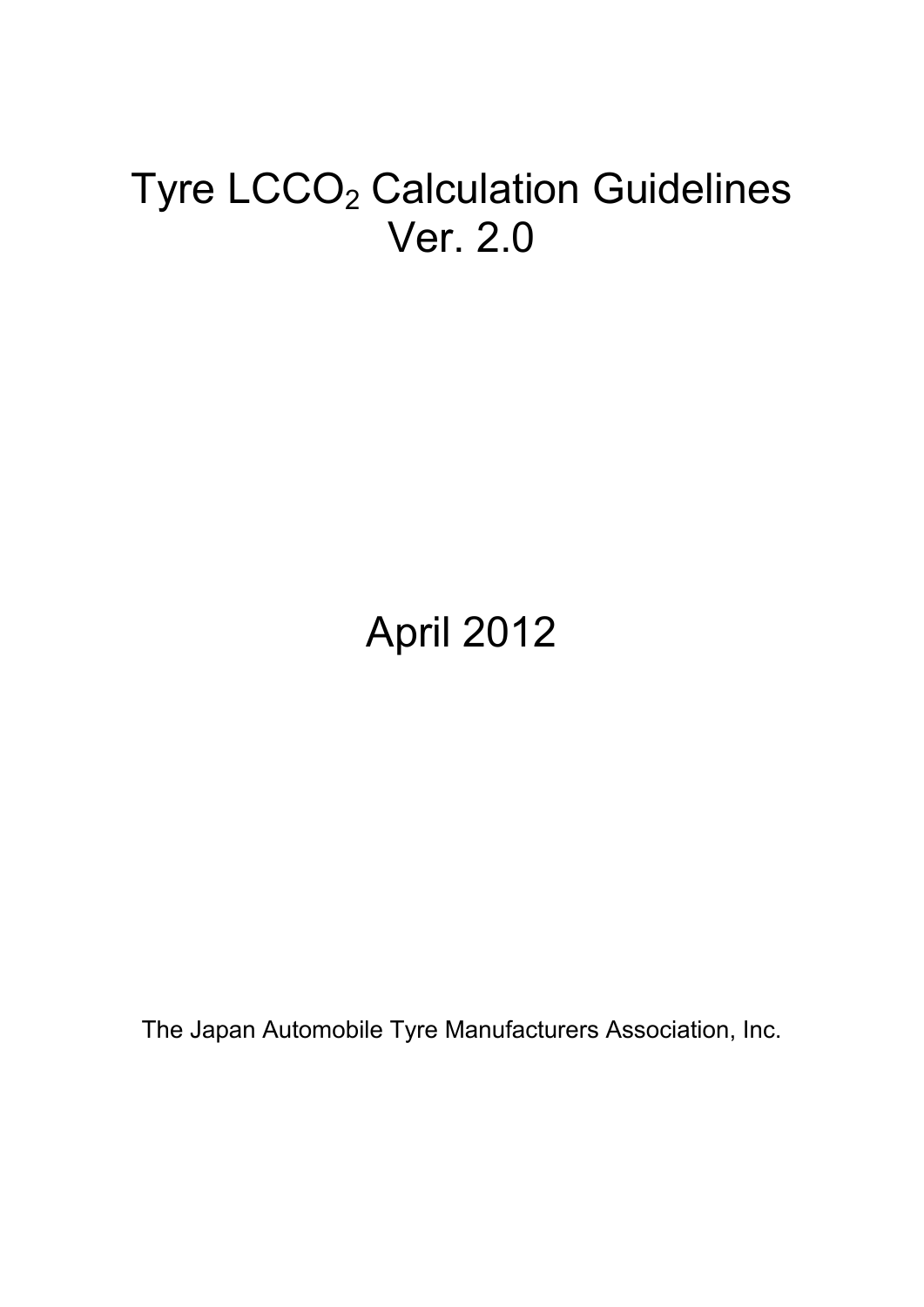# **Table of Contents**

| ı. |    |                                                                           |  |
|----|----|---------------------------------------------------------------------------|--|
| П. |    |                                                                           |  |
|    | 1. |                                                                           |  |
|    | 2. |                                                                           |  |
|    | 3. |                                                                           |  |
|    | 4. | Scope of Lifecycle to be Calculated (System Boundary and Standard Flow) 4 |  |
|    | 5. |                                                                           |  |
|    | 6. |                                                                           |  |
|    | 7. |                                                                           |  |
|    | 8. |                                                                           |  |
|    | 9. |                                                                           |  |
| Ш. |    |                                                                           |  |
|    | 1. |                                                                           |  |
|    | 1) |                                                                           |  |
|    | 2) |                                                                           |  |
|    | 3) |                                                                           |  |
|    |    |                                                                           |  |
|    | 4) |                                                                           |  |
|    |    |                                                                           |  |
|    | 1) |                                                                           |  |
|    | 2) |                                                                           |  |
|    | 3. |                                                                           |  |
|    | 1) |                                                                           |  |
|    | 2) |                                                                           |  |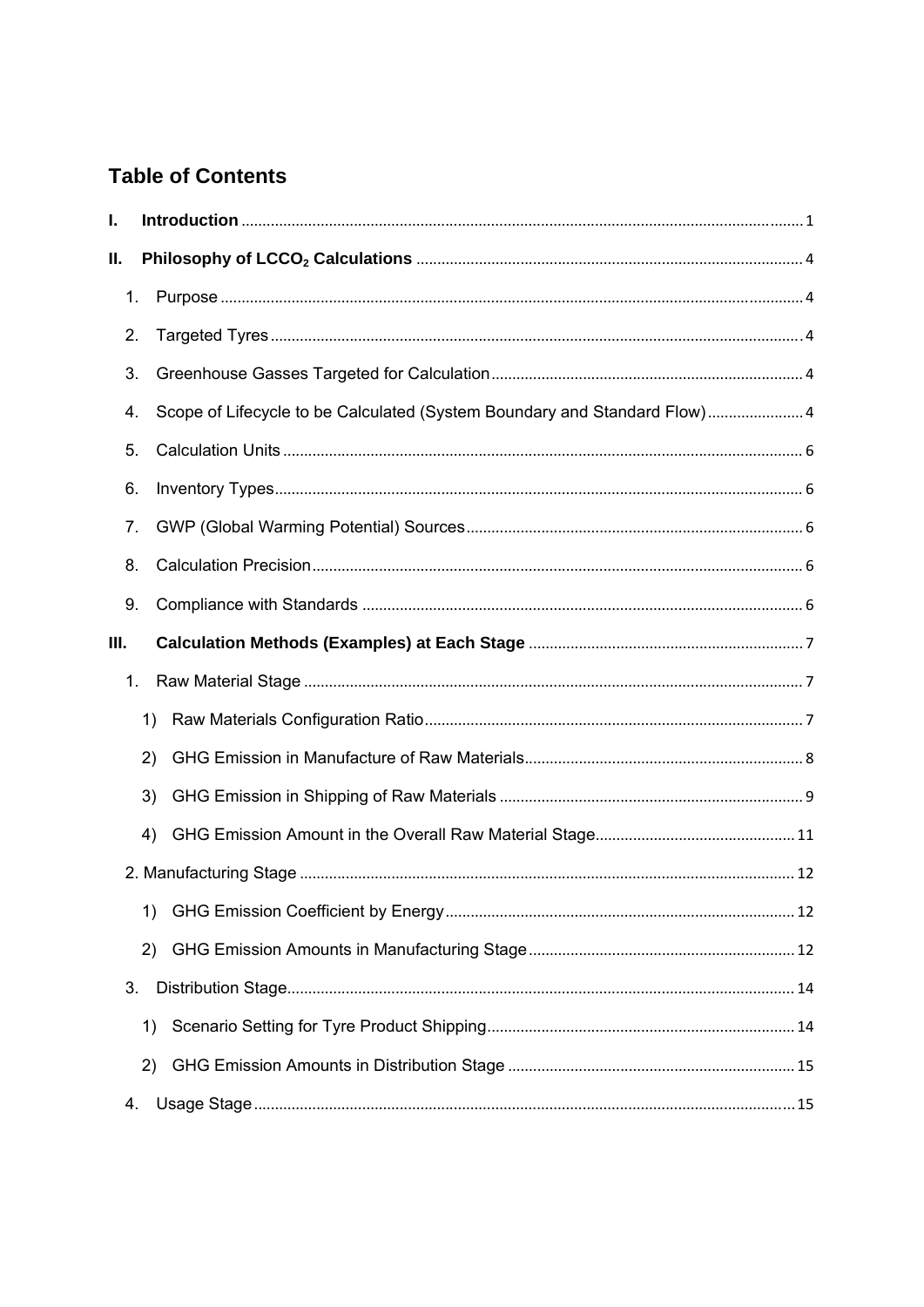|    | 3) GHG Emission and Emission Reduction Effect in Thermal Recycling 18                 |
|----|---------------------------------------------------------------------------------------|
| 4) | GHG Emission and Emission Reduction Effect in Reused Products 21                      |
|    |                                                                                       |
|    | 6) GHG Emission Amount and Emission Reduction Effect in the End of Life and Recylcing |
|    |                                                                                       |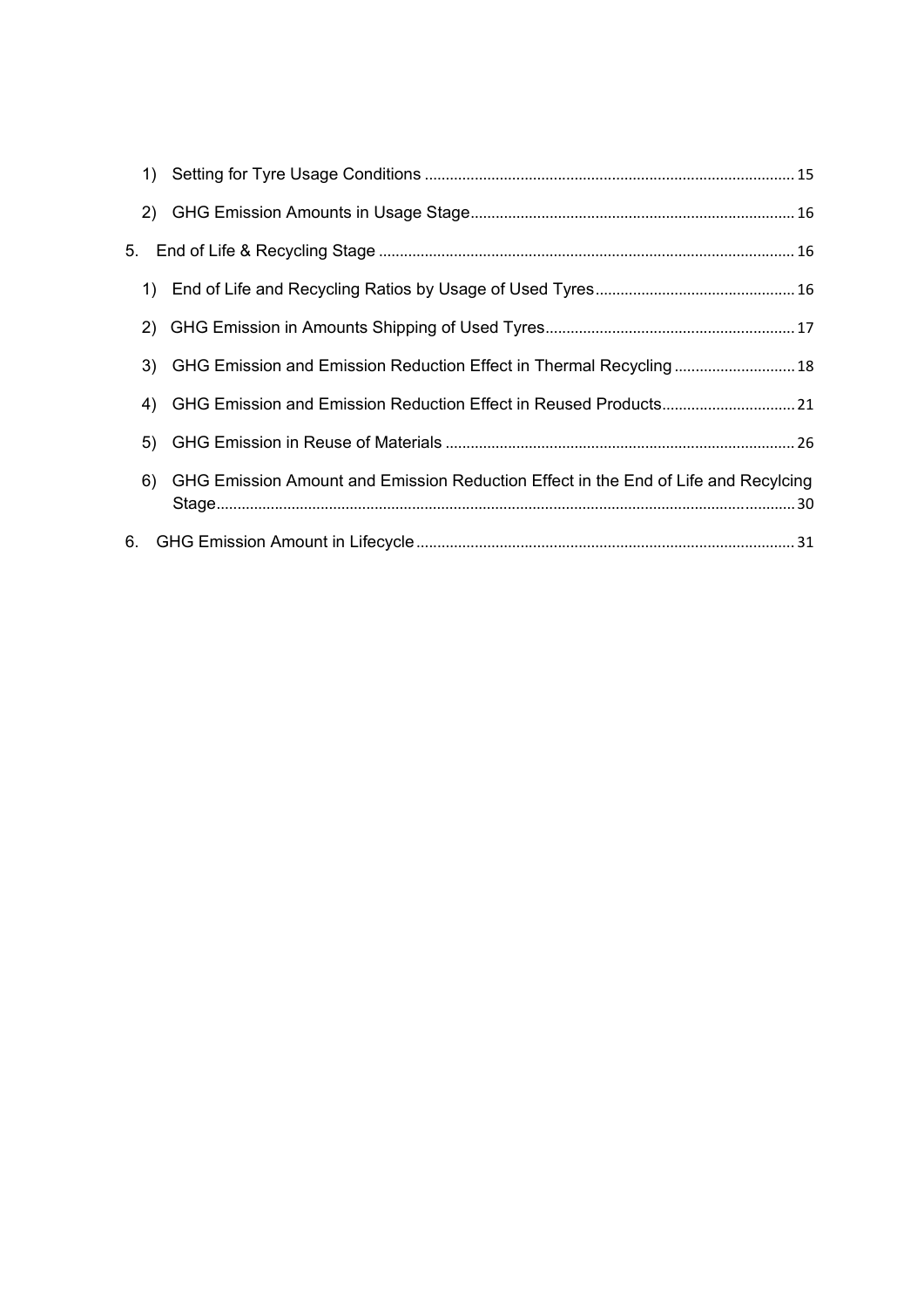#### **I. Introduction**

LCA (lifecycle assessment) is a method used for quantitatively calculating, analyzing and evaluating the impact on the environment throughout the entire lifecycle from procurement of the raw materials for the commercial product or service, to discarding and recycling. With LCCO<sub>2</sub>, greenhouse gasses (hereinafter referred to as GHG) emitted through the entire lifecycle are converted to CO2 for calculation. By visualizing GHG emission amounts, vendors will strive to reduce GHG emission amounts further by cooperating with other businesses that compose their supply chain, and conversely, consumers will transform their own consumer habits to one that consumes lower amounts of carbon, by utilizing information that is provided. The *Tyre Industry of Japan* took the lead in the tide relating to LCA at the time, has a track record in collecting and using the "*Tire Inventory Analysis Trials – LCA Analysis and Research Activities in the Rubber Industry*" (Issued November, 1998; hereinafter referred to as the 1998 Guidelines) that was an example calculation for automobile tyres conducted by the *Japan Rubber Manufacturers Association*, the Environmental Experts Committee and the LCA subcommittee.

Meanwhile, last year, standards and systems and the like related to LCA (ISO Environment Standard 14000 Series, PAS2050, BPX30-323, GHG protocol, Japan Carbon Footprint Institution) in Japan and elsewhere were widened and revised. Domestically as well, discussions have been advanced in the study committee (*Ministry of Economy, Trade and Industry*/survey and research relating to GHG emission amount calculating standards for organizations that compose the supply chain; From June, 2010; the *Ministry of the Environment*/committee for GHG emission amount calculation methods in the supply chain; From July, 2010) relating to LCA that is sponsored by related Ministries. Also, considering that the 1998 Guidelines that had been used by the tyre and rubber industry until now had been in use for more than a decade, we believed that the tyre LCA calculation methods needed to be reviewed. From 2010, JATMA, engineering committees and environmental committees have been considering these revisions.

Furthermore, the *Mizuho Information & Research Institute, Inc*. cooperated and was consigned the work as an expert positioned for fairness, and the propriety of a third party to these Guidelines, and to apply the Guidelines the latest domestic and international trends and knowledge they uncovered.

These Guidelines reference and follow standard contents such as ISO14044, the Japanese Carbon Footprint system, PAS2050, BPX30-323, and GHG protocol and the like, based on the 1998 Guidelines that have a track record for use. Particularly, ISO14040:2006 and ISO14044:2006 which are international standards are indicators for satisfying the standard contents such as the assumed conditions and calculation methods, excluding collection content of data implemented individually and issues such as some sensitivity analyses. It is possible to implement calculations that conform to those standards by using these Guidelines.

However, this is not intended completely to cover the reporting formats and report items (for example the setting of functional units and standard flow) pursuant to ISO14040:2006 and ISO14044:2006, so when considering complete compliance with ISO14040:2006 and ISO14044:2006, the pertinent standard contents shall be referenced.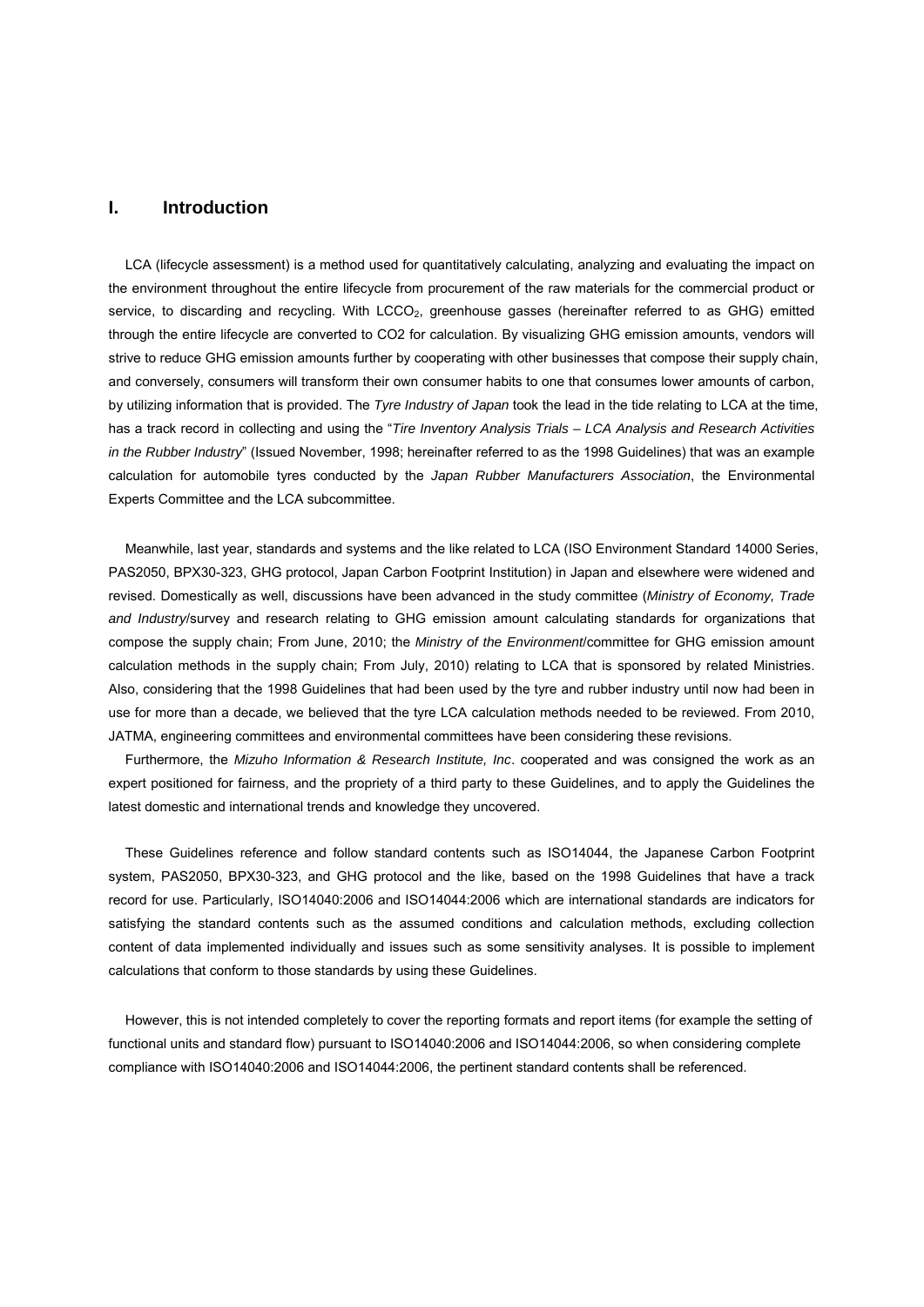These Guidelines are an activity report on the environment committee, and summarize the basic methods for tyre LCA calculating methods. Furthermore, these Guidelines should provide some assistance in calculating tyre LCA by interested parties.

#### [Notes]

These Guidelines (this edition) are publicly released material. They have been released on the JATMA homepage and others.

Note that the CO<sub>2</sub> emission amounts and various data, including the raw materials listed in these guidelines are representative data provided to aid in your understanding of the calculations.

#### April 2012

The Japan Automobile Tyre Manufacturers Association, Inc. Technical Committee, Environment Subcommittee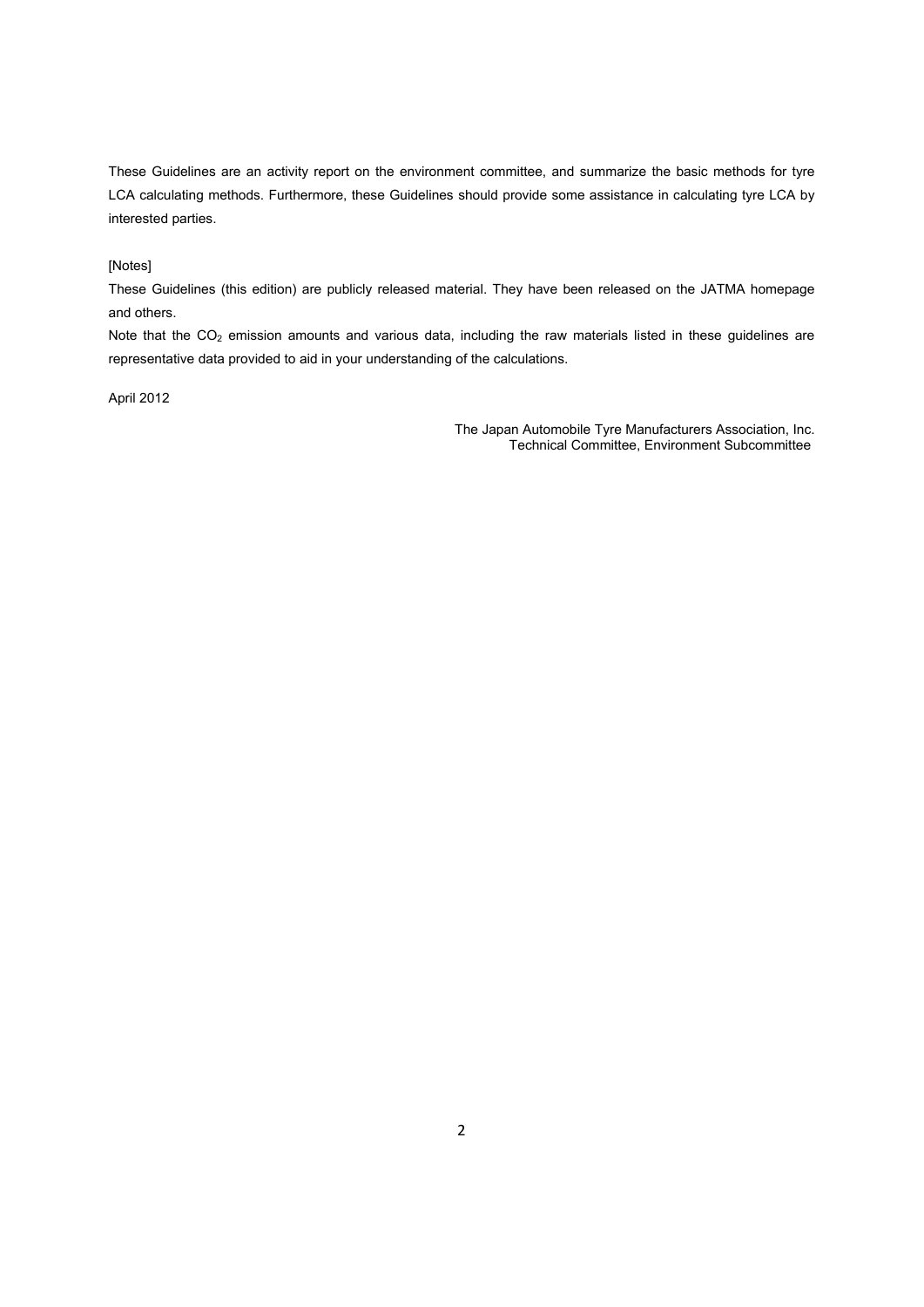#### Environment Subcommittee Members and Related Personnel Involved in Summarizing These Guidelines (Listed with title at the time of publishing) (Honorifics omitted)

|                                                         | Company Name                                                                  | Title and Division                                                                                                                     | Name                                  |
|---------------------------------------------------------|-------------------------------------------------------------------------------|----------------------------------------------------------------------------------------------------------------------------------------|---------------------------------------|
| Task<br>Force<br>Leader                                 | <b>Bridgestone</b>                                                            | Fellow (Managing Director) of both<br>Central Research Institute<br>and eco-Activities Promotion Division                              | Yasushi Hirata                        |
| Committee<br>Member<br>Assistant                        | Corporation                                                                   | Carbon Management Promotion Unit,<br><b>Strategic Environmental Planning Department</b>                                                | Sunao Yamashita                       |
| Committee<br>Member                                     | Sumitomo                                                                      | Director of Safety and Environment Management<br>Depertment, Manager of CSR Promotion Office                                           | Shinichi Miyazaki<br>(From Jan. 2012) |
| Previous<br>Committee<br>Member                         | Rubber<br>Industries, Ltd.                                                    | Director of Safety and Environment Management<br>Depertment, Manager of CSR Promotion Office                                           | Kiyoshi Morikawa<br>(To Jan. 2012)    |
| Committee<br>Member                                     | The Yokohama<br>Rubber Co., Ltd.                                              | Associate Director<br>CSR Division, General Manager CSR<br>& Environmental Affairs Dept.                                               | Atsushi Kanazawa                      |
| Committee<br>Toyo Tire &<br>Rubber Co., Ltd.<br>Member  |                                                                               | General Manager<br>Environment, Safety & Health Enhancement Dept.<br><b>Technical Management Center</b>                                | Kenji Akamatsu                        |
| Committee<br>Member                                     | <b>Michelin Tires</b>                                                         | Manager of Environment Safety and Health Division                                                                                      | Yoshinori Yamada<br>(From Mar. 2011)  |
| Japan<br>Previous<br>Corporation<br>Committee<br>Member |                                                                               | Chief Engineer of Engineering Planning Section                                                                                         | Shuji Koge<br>(To Mar. 2011)          |
| Head<br>Office                                          | The Japan<br>Automobile Tyre<br><b>Manufacturers</b><br>Association,<br>Inc., | Deputy General Secretary / Director of both<br>Technical Department and General Affairs Department<br>(Public Relations and Publicity) | Satoru Otaka                          |
| Head<br>Office                                          |                                                                               | Chief of both<br>Technical Department and General Affairs Department<br>(Public Relations and Publicity)                               | Junichi Kinoshita                     |

### [Cooperative Business Consignment]

| Company Name                                       | Title and Division                               | Name              |
|----------------------------------------------------|--------------------------------------------------|-------------------|
|                                                    | Senior Manager: Environment Energy; Section 2    | Minoru MAEDA      |
|                                                    | Senior Manager: Environment Energy; Section 2    | Yuichi KISHIDA    |
|                                                    | Senior Consultant: Environment Energy; Section 2 | Hiroyuki UCHIDA   |
| Mizuho Information and<br>Research Institute, Inc. | Chief Consultant: Environment Energy; Section 2  | Masahiko SHIBATA  |
|                                                    | Environment Energy; Section 2                    | Yasushi FURUSHIMA |
|                                                    | Manager: Science Solutions Division              | Hirokazu SUZUKI   |
|                                                    | Chief Consultant: Science Solutions Division     | Osamu KITAMURA    |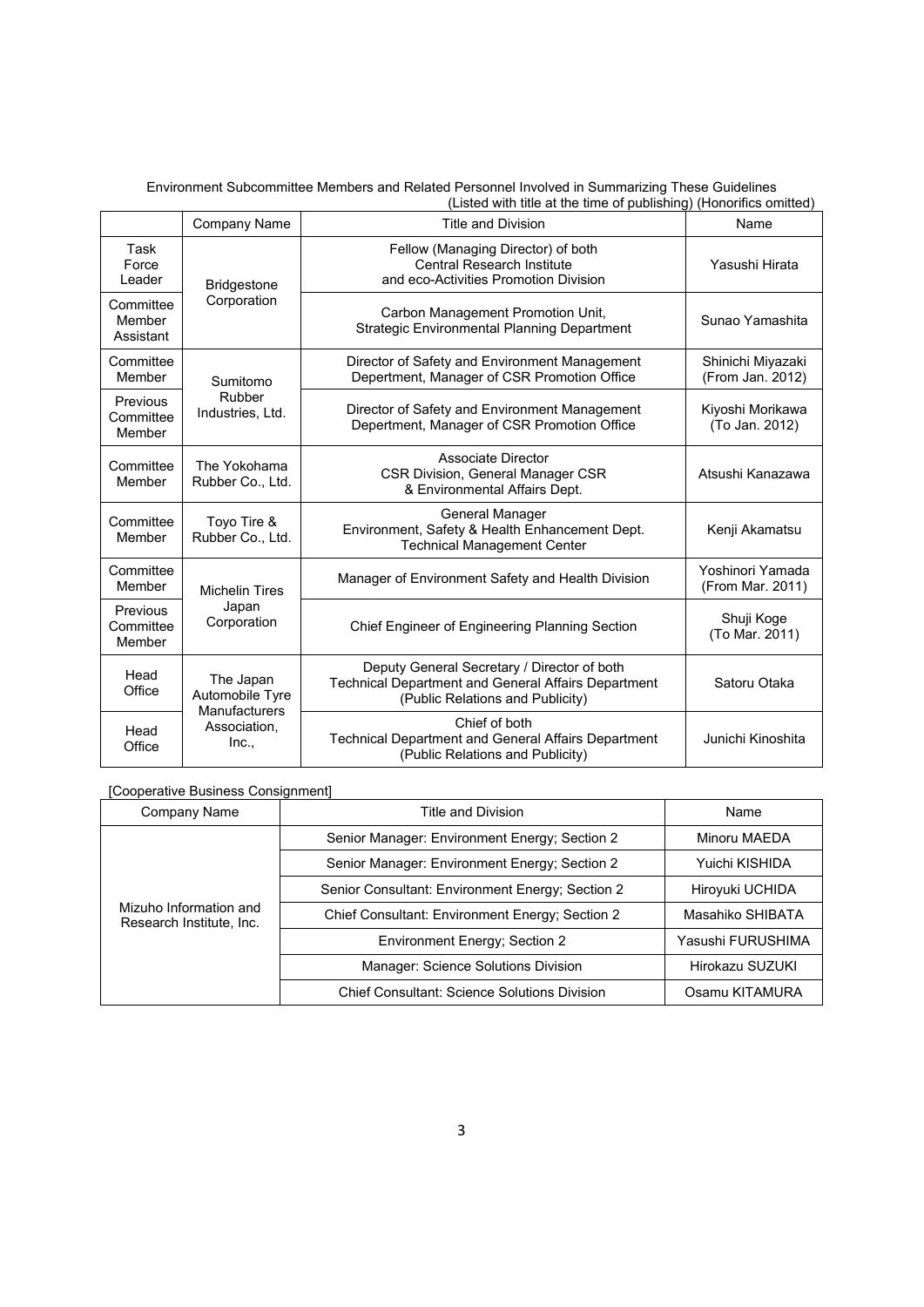# **II.** Philosophy of LCCO<sub>2</sub> Calculations

#### **1. Purpose**

• To calculate greenhouse gas emission amounts in the lifecycle of tyres.

These Guidelines summarize the basic methods for calculating greenhouse gas emission amounts in the lifecycle of tyres.

In view of the diffusion of fuel efficient tyres that have been in the market over the last few years, there is a method for quantitatively comparing general tyres and fuel efficient tyres

#### **2. Targeted Tyres**

- PCR (Tyres for passenger vehicles)
- TBR (Tyres for trucks and busses)

### **3. Greenhouse Gasses Targeted for Calculation**

The following seven types of gasses are targeted for calculation.

| Symbol           | Name                 |
|------------------|----------------------|
| CO <sub>2</sub>  | Carbon dioxide       |
| CH <sub>4</sub>  | Methane              |
| N <sub>2</sub> O | Nitrous oxide        |
| <b>HFCs</b>      | Hydrofluorocarbons   |
| <b>PFCs</b>      | Per fluorocarbons    |
| SF <sub>6</sub>  | Sulfur hexafluoride  |
| NF <sub>3</sub>  | Nitrogen trifluoride |

Note: At the time of publishing these Guidelines, HFCs, PFCs, SF6 and NF3 were not adequately known to be emitted during the tyre lifecycle. For that reason, they are not allocated as emission amounts. However, if it is possible peculiarly to know these, it is necessary to allocate for them.

#### **4. Scope of Lifecycle to be Calculated (System Boundary and Standard Flow)**

The scope of the lifecycle consists of the next 5 steps:

Raw material procurement, manufacturing, distribution, use, and end of life and recycling.

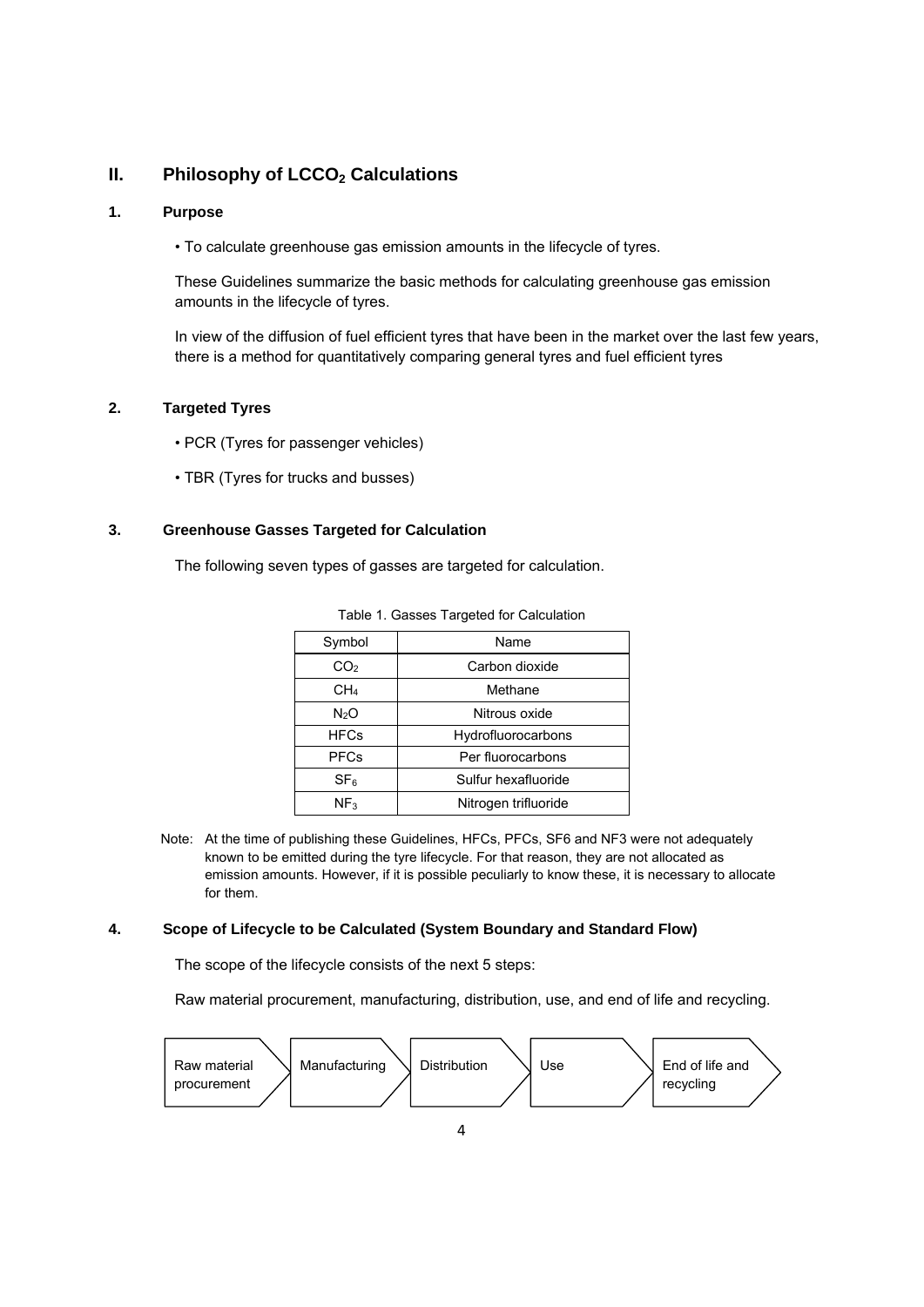

**Fig. 1 Lifecycle diagram of vehicle tyres** 

Note: Set assuming distribution of replacement tyres in the distribution stage.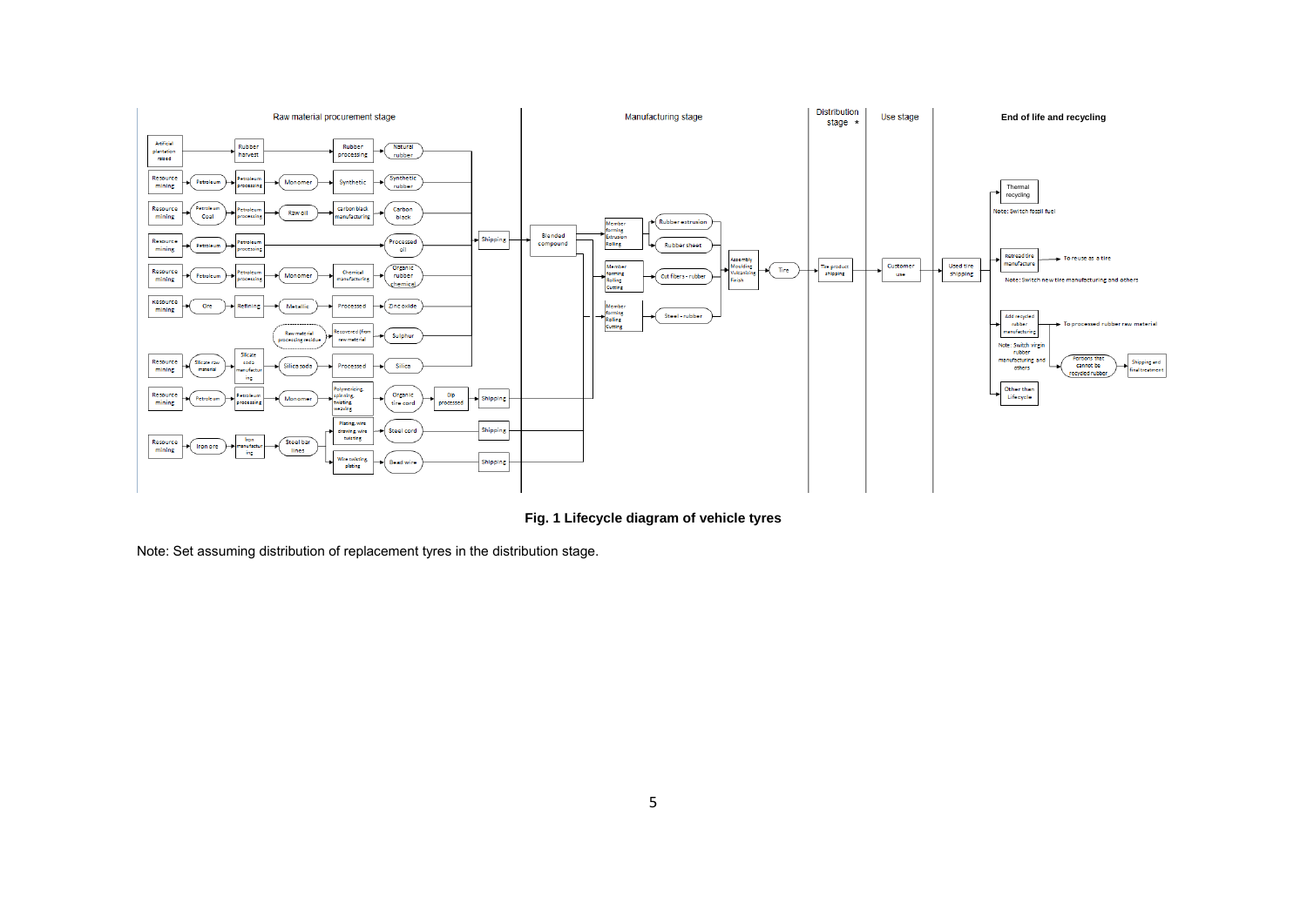#### **5. Calculation Units**

Amount of greenhouse gasses emitted in the lifecycle of one tyre.

#### **6. Inventory Types**

From raw material mining to discarding (cradle to grave)

#### **7. GWP (Global Warming Potential) Sources**

Adopts a 100-year value in the Fourth IPCC Report (2007).

 $(CO2 : CH4 : N2O = 1 : 25 : 298$ ; For other gasses, see the source.)

### **8. Calculation Precision**

The calculations of  $LCCO<sub>2</sub>$  emission amounts in these Guidelines indicate the methods based on representative tyre information. Base the data used in  $LCCO<sub>2</sub>$  calculations on primary data. However, when it is not possible to apply primary data, apply secondary data based on settings indicated in these Guidelines. If more appropriate settings or data than what is provided in these Guidelines are obtained, use them to make more precise calculations.

#### **9. Compliance with Standards**

These Guidelines reference and follow standard contents such as ISO14044, the Japanese CFP system, PAS2050, BPX30-323, and GHG protocol and the like. Particularly, ISO14040:2006 and ISO14044:2006 which are international standards, are indicators for satisfying the standard contents such as the assumed conditions and calculation methods, excluding collection content of data implemented individually and issues such as some sensitivity analyses. It is possible to implement calculations that conform to those standards by using these Guidelines.

However, this is not intended completely to cover the reporting formats and report items (for example the setting of functional units and standard flow) pursuant to ISO14040:2006 and ISO14044:2006, so when considering complete compliance with ISO14040:2006 and ISO14044:2006, do not use the items outlined in this guidelines. Instead, reference the pertinent standard content.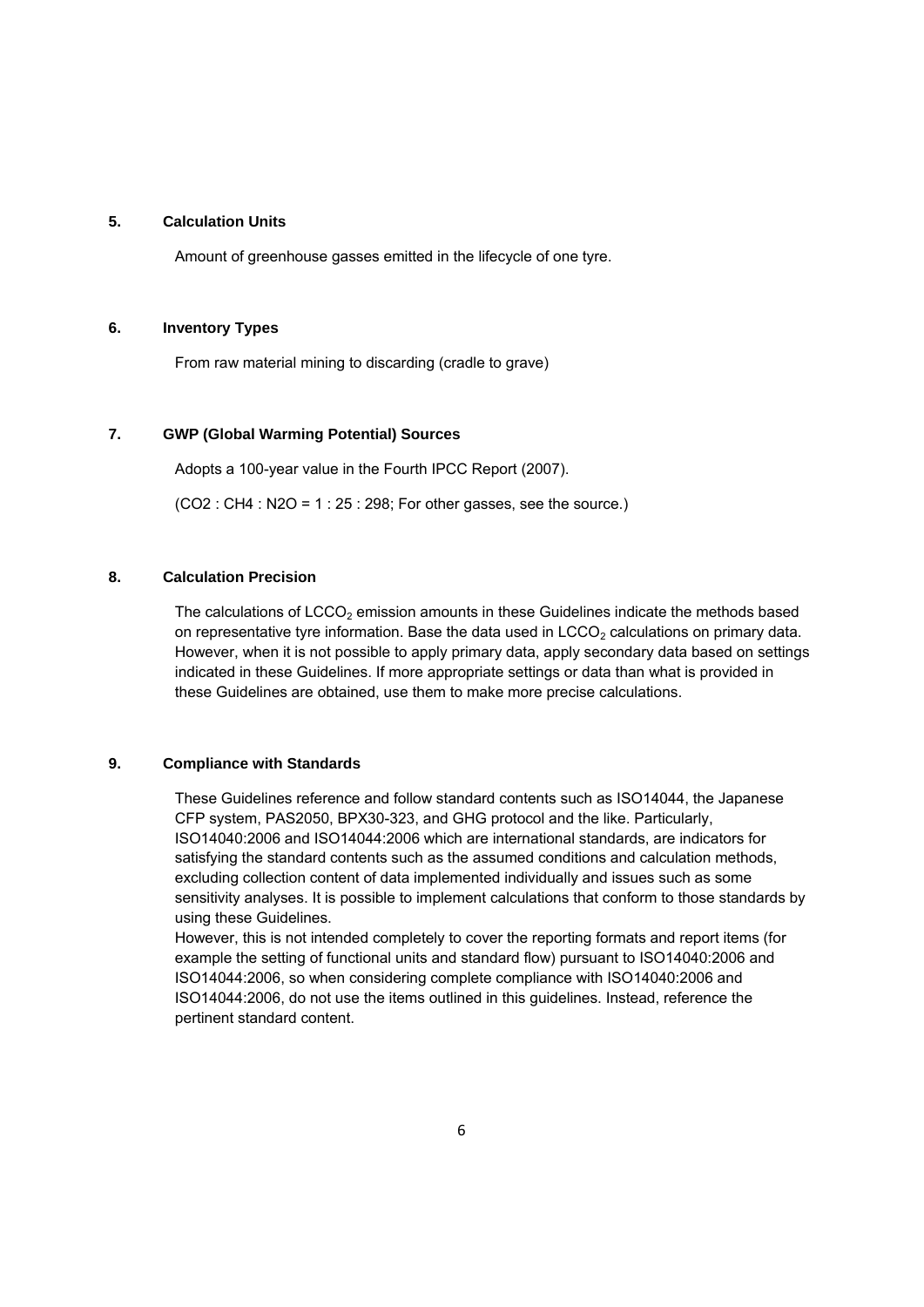# **III. Calculation Methods (Examples) at Each Stage**

The following shows an example calculation using the calculation method at each stage and a representative tyre as a model.

The representative tyre is a general tyre of a volume retail tyre size and a fuel efficient tyre set based on a JATMA internal survey.

| Tyre class | Representative tyre size | Weight (kg)   |                      |  |
|------------|--------------------------|---------------|----------------------|--|
|            |                          | General tyres | Fuel efficient tyres |  |
| <b>PCR</b> | 195/65R15                | 8.6           | 8.2                  |  |
| TBR        | 275/80R22.5              | 56.2          | 54.5                 |  |

Table 2. Representative Tyre Sizes and Weights

#### **1. Raw Material Stage**

1) Raw Materials Configuration Ratio

The following shows an example of a representative raw material configuration ratio for each tyre. The configuration ratio was based on a JATMA internal survey.

| Raw material name                        |                               | <b>PCR</b><br>(195/65R15) |                         | <b>TBR</b><br>(275/80R22.5) |                         |
|------------------------------------------|-------------------------------|---------------------------|-------------------------|-----------------------------|-------------------------|
|                                          |                               | General<br>tyres          | Fuel efficient<br>tyres | General<br>tyres            | Fuel efficient<br>tyres |
|                                          | New rubber                    | 100.0                     | 100.0                   | 100.0                       | 100.0                   |
|                                          | Natural rubber                | 39.0                      | 46.4                    | 77.0                        | 78.8                    |
|                                          | Synthetic rubber              | 61.0                      | 53.6                    | 23.0                        | 21.2                    |
|                                          | Carbon black                  | 50.0                      | 41.3                    | 52.0                        | 47.3                    |
| Processed oil                            |                               | 8.0                       | 9.6                     | 2.0                         | 1.8                     |
|                                          | Organic rubber chemical total | 8.0                       | 13.1                    | 10.0                        | 8.3                     |
|                                          | Inorganic compounding agent   | 7.0                       | 22.8                    | 9.0                         | 9.9                     |
|                                          | Zinc oxide                    | 3.0                       | 3.4                     | 5.0                         | 4.4                     |
|                                          | Sulfur                        | 3.0                       | 2.5                     | 3.0                         | 2.7                     |
|                                          | Silica                        | 1.0                       | 16.9                    | 1.0                         | 2.8                     |
|                                          | Fiber total                   | 10.0                      | 8.0                     | 0.0                         | 0.4                     |
| Steel cord                               |                               | 15.0                      | 14.1                    | 33.0                        | 31.5                    |
| Bead wire                                |                               | 8.0                       | 9.5                     | 11.0                        | 13.3                    |
| Total                                    |                               | 206.0                     | 218.4                   | 217.0                       | 212.5                   |
| Actual weight/new rubber weight<br>ratio |                               | 2.06                      | 2.18                    | 2.17                        | 2.13                    |

Table 3. Representative Tyre Material Configuration Ratio (Example) (\*)

(\*): New rubber weight set as 100.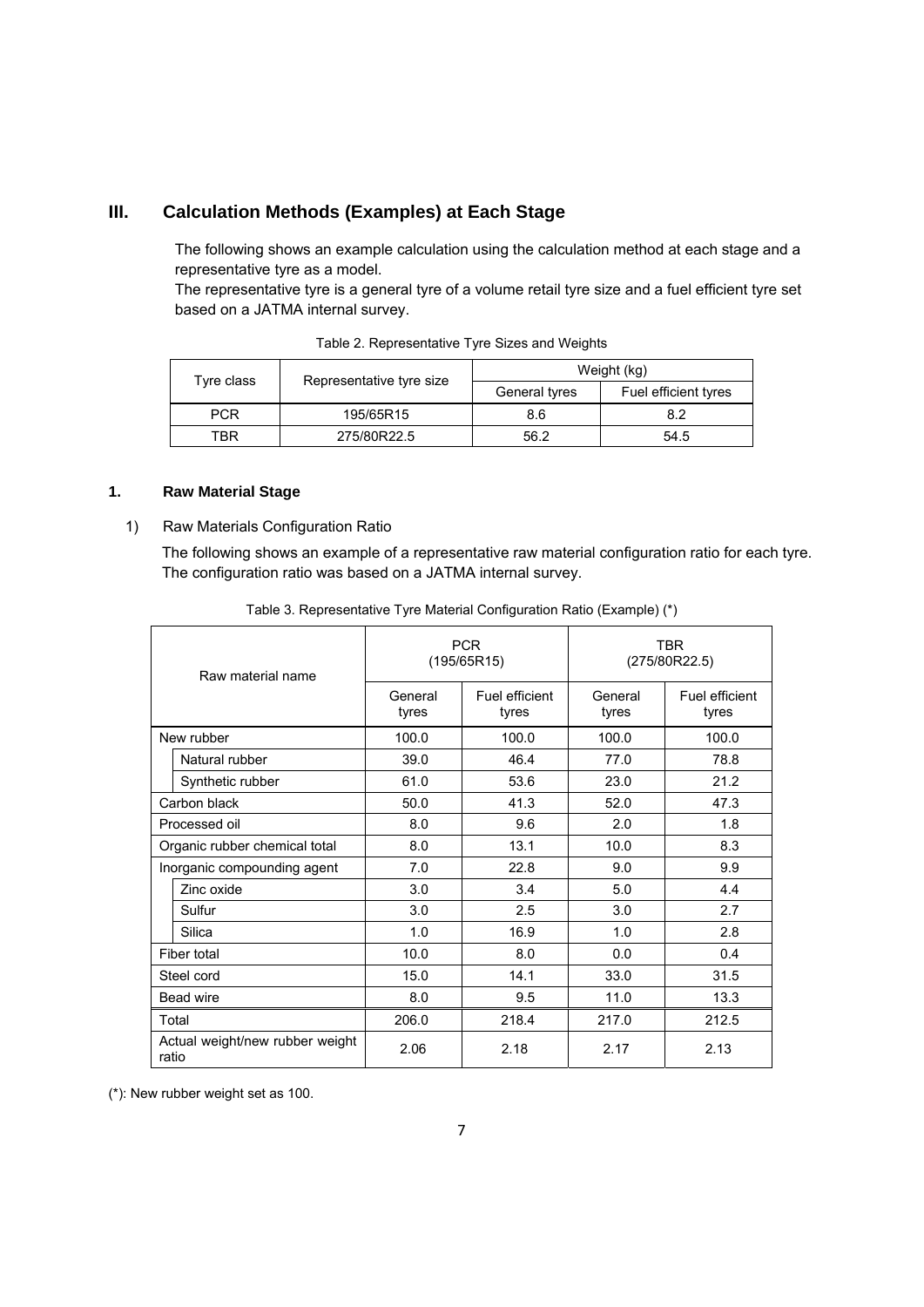- 2) GHG Emission in Manufacture of Raw Materials
	- (1) GHG emission coefficient in the manufacturing of raw materials

The following table shows the GHG emission coefficient in the manufacture of each raw material.

| Raw material name                   |                                | GHG emission<br>coefficient<br>$(kqCO_2e/kg)$ | Source / background                                                                                                                      |  |
|-------------------------------------|--------------------------------|-----------------------------------------------|------------------------------------------------------------------------------------------------------------------------------------------|--|
|                                     | New rubber                     |                                               |                                                                                                                                          |  |
|                                     | Natural rubber                 | $6.39 \times 10^{-1}$                         | Allen, P. W., MRPRA (1979)                                                                                                               |  |
|                                     | Synthetic rubber               | 2.40                                          | JATMA created based on Synthetic Rubber Industry<br>hearing.                                                                             |  |
|                                     | Carbon black                   | 3.20                                          | Life Cycle Assessment Society of Japan (LCA)<br>Forum (2011)<br>*Data source: Carbon Black Association                                   |  |
| Processed oil                       |                                | 1.61                                          | Manufacture of MiLCA, lubricating oil (including<br>qrease)<br>*Specific gravity as 0.88kg/L                                             |  |
| rubber<br>Organic<br>chemical total |                                | 9.27                                          | Manufacture of MiLCA, organic rubber chemical                                                                                            |  |
|                                     | Inorganic<br>compounding agent |                                               |                                                                                                                                          |  |
|                                     | Zinc oxide                     | 2.01                                          | Manufacture of MiLCA, zinc oxide                                                                                                         |  |
|                                     | Sulfur                         | $7.09 \times 10^{-3}$                         | Manufacture of MiLCA, recovered sulfur (from crude<br>refining)                                                                          |  |
|                                     | Silica                         | 2.06                                          | Manufacture of MiLCA, silica gel                                                                                                         |  |
| Fiber total                         |                                | 6.37                                          | Created by JATMA based on Lifecycle Assessment<br>Society of Japan (LCA) Forum (2011)<br>*Data source: Japan Chemical Fibers Association |  |
| Steel cord                          |                                | 2.46                                          | Manufacture of MiLCA, steel rope (including hard<br>steel strand wires)                                                                  |  |
| Bead wire                           |                                | 2.46                                          | Manufacture of MiLCA, steel rope (including hard<br>steel strand wires)                                                                  |  |

|  | Table 4. GHG Emission Coefficient in the manufacturing of Tyre Raw Materials |  |  |
|--|------------------------------------------------------------------------------|--|--|
|  |                                                                              |  |  |
|  |                                                                              |  |  |

Note: MiLCA: Multiple interface Life Cycle Assessment; (Japan Environment Management Association for Industry; As of April 2012)

(2) Calculation of GHG emission amount in manufacture of raw materials

Use the following equation to find the GHG emission coefficient in the manufacture of the raw materials.

(GHG emission amount [kgCO2e] in manufacture of raw materials)

=  $\Sigma$  {(tyre weight (kg) x each raw material configuration ratio) x

(GHG emission coefficient [kgCO2e/kg] in manufacture of raw materials)}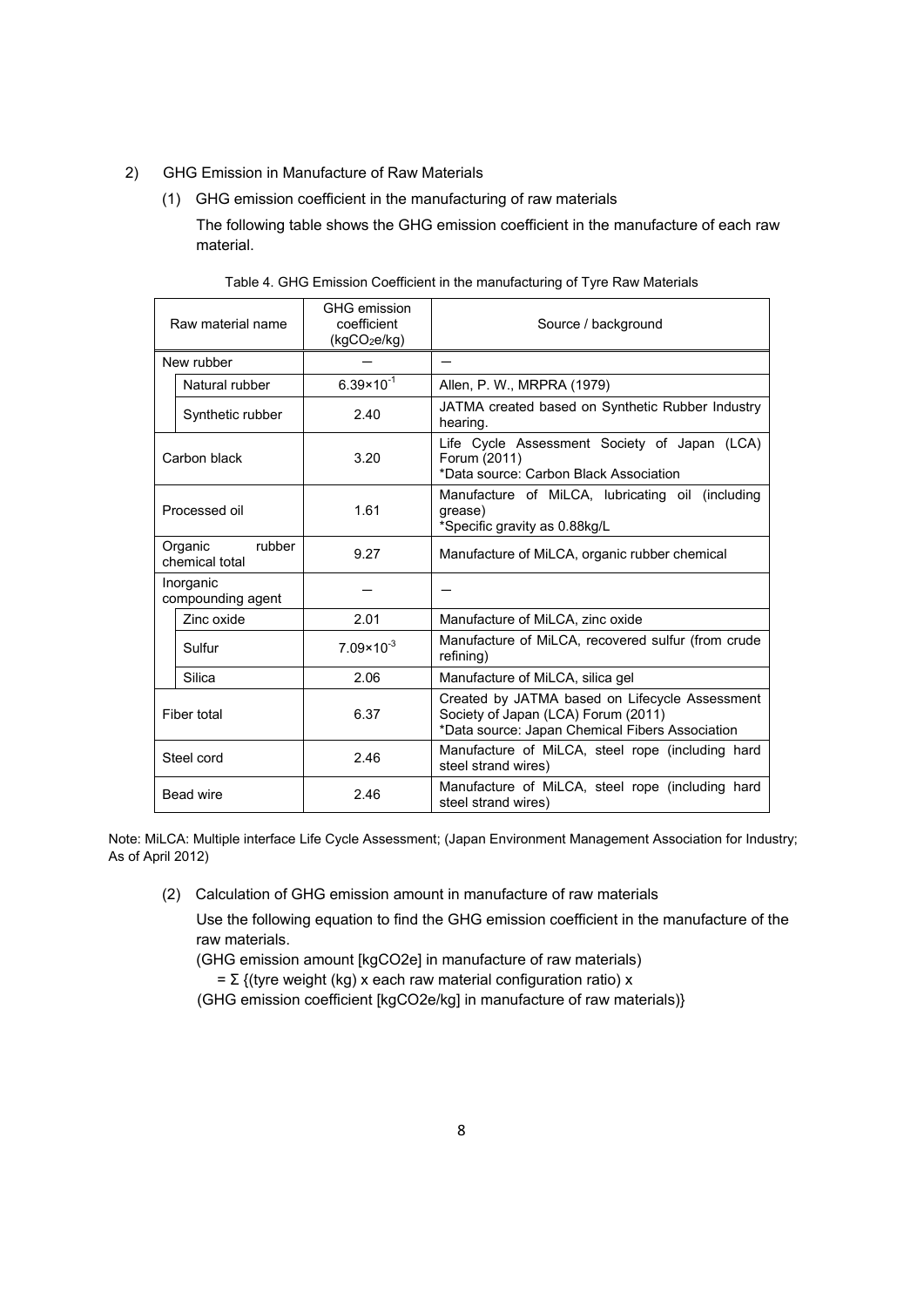Table 5. GHG Emission Amount in the Manufacture of Raw Materials

|                               |               |                         |                  | (Units: kgCO <sub>2</sub> e/tyre) |
|-------------------------------|---------------|-------------------------|------------------|-----------------------------------|
| Raw material name             | <b>PCR</b>    |                         | <b>TBR</b>       |                                   |
|                               | General tyres | Fuel efficient<br>tyres | General<br>tyres | Fuel efficient<br>tyres           |
| New rubber                    |               |                         |                  |                                   |
| Natural rubber                | 1.0           | 1.1                     | 12.7             | 12.9                              |
| Synthetic rubber              | 6.1           | 4.8                     | 14.3             | 13.0                              |
| Carbon black                  | 6.7           | 5.0                     | 43.1             | 38.8                              |
| Processed oil                 | 0.5           | 0.6                     | 0.8              | 0.7                               |
| Organic rubber chemical total | 3.1           | 4.6                     | 24.0             | 19.7                              |
| Inorganic compounding agent   |               |                         |                  |                                   |
| Zinc oxide                    | 0.3           | 0.3                     | 2.6              | 2.3                               |
| Sulfur                        | 0.001         | 0.001                   | 0.006            | 0.005                             |
| Silica                        | 0.1           | 1.3                     | 0.5              | 1.5                               |
| Fiber total                   | 2.7           | 1.9                     | 0.0              | 0.7                               |
| Steel cord                    | 1.5           | 1.3                     | 21.0             | 19.9                              |
| Bead wire                     | 0.8           | 0.9                     | 7.0              | 8.4                               |
| Total                         | 22.8          | 21.7                    | 126.2            | 117.9                             |

# 3) GHG Emission in Shipping of Raw Materials

(1) Setting in shipping of raw materials

In the shipping of raw material, the distances in the table below are set as those for shipping.

| Raw material<br>name | Shipping distance (km)                                                                                                                                                | Basis for setting                                                                                                                                                                                                                                                                                                                                                                                                                                                        |  |
|----------------------|-----------------------------------------------------------------------------------------------------------------------------------------------------------------------|--------------------------------------------------------------------------------------------------------------------------------------------------------------------------------------------------------------------------------------------------------------------------------------------------------------------------------------------------------------------------------------------------------------------------------------------------------------------------|--|
| Natural rubber       | Land transportation before<br>seaborne shipping: 500 km<br>International seaborne: Southeast<br>Asian route<br>Land transportation after<br>seaborne shipping: 500 km | • Transportation before and after international<br>seaborne shipping on a 10-ton truck for 500 km<br>one-way; loading ratio set at 50%. (Assumes<br>shipping between Prefectures, and a distance of<br>approximately Tokyo to Osaka.)<br>• International seaborne shipping sets the GHG<br>emission coefficient (conforms to Japan Rubber<br>Manufacturers Association (1998)) pursuant to<br>an estimation of natural rubber performance in<br>Southeast Asia sealanes. |  |
| Synthetic rubber     |                                                                                                                                                                       | • Land transportation: For 500 km one-way.                                                                                                                                                                                                                                                                                                                                                                                                                               |  |
| Carbon black         | Land transportation: 500 km                                                                                                                                           | (Assumes shipping between Prefectures, and                                                                                                                                                                                                                                                                                                                                                                                                                               |  |
| Processed oil        |                                                                                                                                                                       | an approximately distance between Tokyo and<br>Osaka.)                                                                                                                                                                                                                                                                                                                                                                                                                   |  |
| rubber<br>Organic    |                                                                                                                                                                       |                                                                                                                                                                                                                                                                                                                                                                                                                                                                          |  |

Table 6. Setting in Shipping of Raw Materials Scenario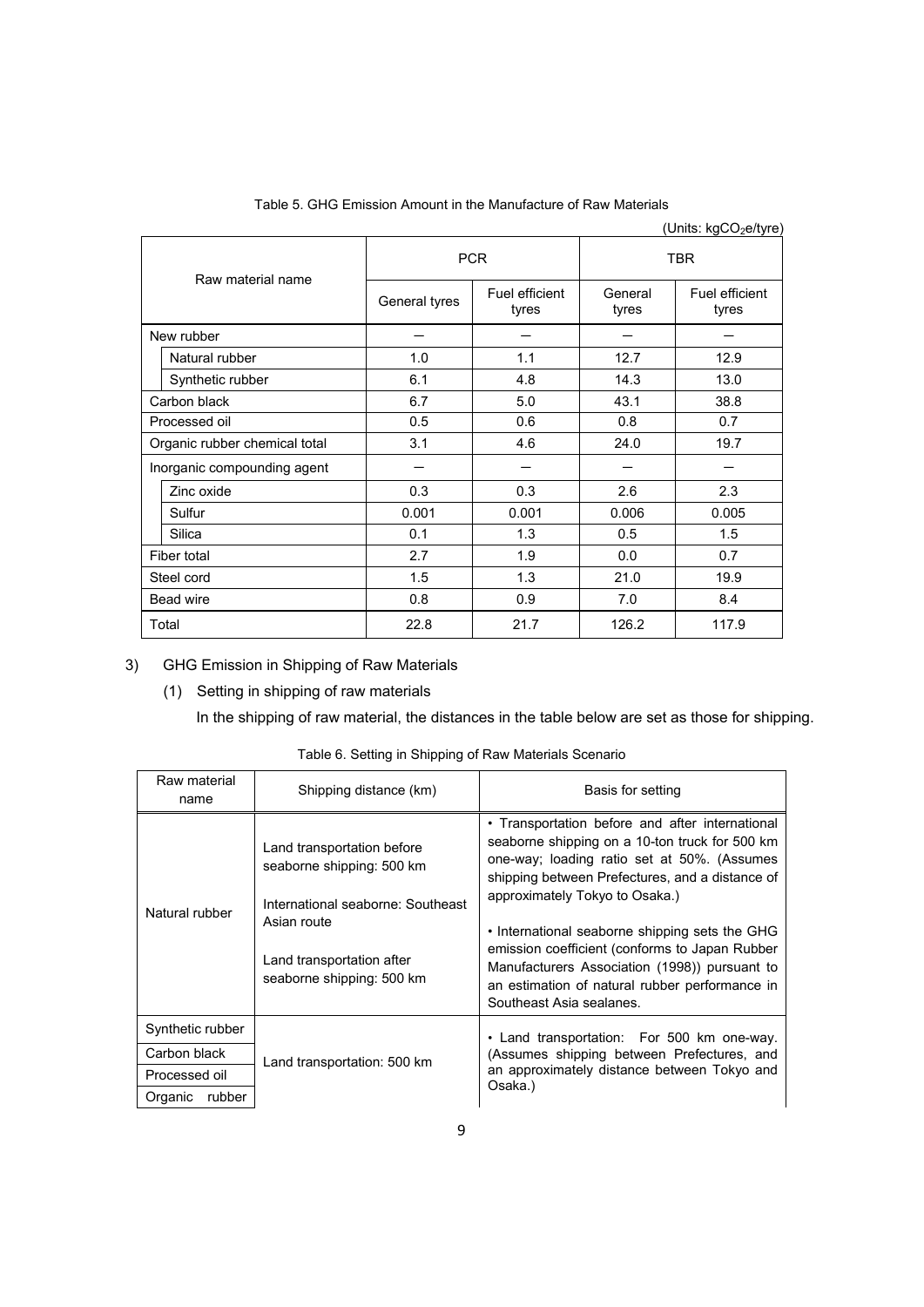| chemical total |
|----------------|
| Zinc oxide     |
| Sulphur        |
| Silica         |
| Fiber total    |
| Steel cord     |
| Bead wire      |

#### Table 7. GHG Emission Coefficient in the Shipping of Raw Materials

| Raw material name             | GHG emission<br>coefficient<br>(kgCO <sub>2</sub> e/kg) | Remarks                                                                                                                  |  |  |  |
|-------------------------------|---------------------------------------------------------|--------------------------------------------------------------------------------------------------------------------------|--|--|--|
| Natural rubber                | $9.23 \times 10^{-1}$                                   | . International seaborne shipping of natural rubber:<br>Conforms to The Japan Rubber Manufacturers Association<br>(1998) |  |  |  |
|                               |                                                         |                                                                                                                          |  |  |  |
| Synthetic rubber              | $9.23 \times 10^{-2}$                                   |                                                                                                                          |  |  |  |
| Carbon black                  | $9.23 \times 10^{-2}$                                   | . Land transportation of natural rubber and other raw materials:                                                         |  |  |  |
| Processed oil                 | $9.23 \times 10^{-2}$                                   | 10 tons<br>Truck:                                                                                                        |  |  |  |
| Organic rubber chemical total | $9.23 \times 10^{-2}$                                   | Load ratio:<br>50%<br>Fuel costs calculation format:                                                                     |  |  |  |
| Zinc oxide                    | $9.23 \times 10^{-2}$                                   | Conforms to the Energy Saving Act                                                                                        |  |  |  |
| Sulfur                        | $9.23 \times 10^{-2}$                                   | In x=2.71-0.812 In (y/100)-0.654 In z                                                                                    |  |  |  |
| Silica                        | $9.23 \times 10^{-2}$                                   | x: Amount of fuel used per cargo shipping amount (Unit I/ton k)                                                          |  |  |  |
| Fiber total                   | $9.23 \times 10^{-2}$                                   | y: Loading ratio (Unit: %)<br>z: Maximum loading ratio of cargo vehicle (Unit: kg)                                       |  |  |  |
| Steel cord                    | $9.23 \times 10^{-2}$                                   |                                                                                                                          |  |  |  |
| Bead wire                     | $9.23 \times 10^{-2}$                                   |                                                                                                                          |  |  |  |

(2) Calculation equation of GHG emission amount in shipping of raw materials

Use the following equation to find the GHG emission amount in the shipping of the raw materials.

(GHG emission amount [kgCO<sub>2</sub>e] in the shipping of raw materials)

= (tyre weight [kg])  $x \Sigma$  (each raw material configuration ratio) x

(GHG emission coefficient [kgCO<sub>2</sub>e/kg] in the shipping of raw materials)

| Table 8. GHG Emission Amount in the Shipping of Raw Materials |  |  |  |  |
|---------------------------------------------------------------|--|--|--|--|
|---------------------------------------------------------------|--|--|--|--|

|                   |                  |                  |                         |                  | (Units: $kgCO2e/tyre$ ) |
|-------------------|------------------|------------------|-------------------------|------------------|-------------------------|
| Raw material name |                  |                  | <b>PCR</b>              | TBR              |                         |
|                   |                  | General<br>tyres | Fuel efficient<br>tyres | General<br>tyres | Fuel efficient<br>tyres |
| New rubber        |                  |                  |                         |                  |                         |
|                   | Natural rubber   | 1.50             | 1.61                    | 18.41            | 18.65                   |
|                   | Synthetic rubber | 0.24             | 0.19                    | 0.55             | 0.50                    |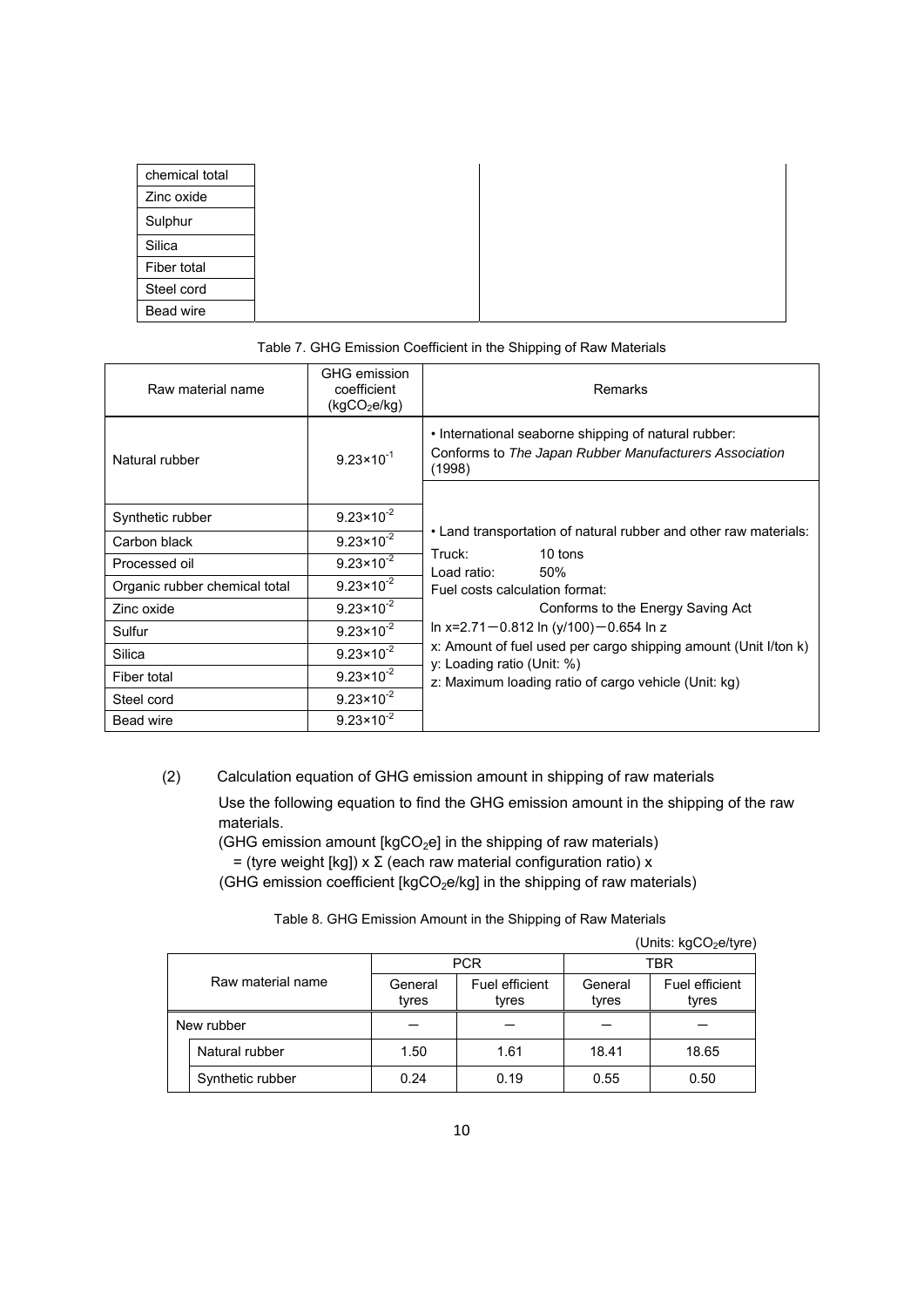| Carbon black                  |                             | 0.19  | 0.14  | 1.24  | 1.12  |
|-------------------------------|-----------------------------|-------|-------|-------|-------|
|                               | Processed oil               | 0.03  | 0.03  | 0.05  | 0.04  |
| Organic rubber chemical total |                             | 0.03  | 0.05  | 0.24  | 0.20  |
|                               | Inorganic compounding agent |       |       |       |       |
|                               | Zinc oxide                  | 0.01  | 0.01  | 0.12  | 0.10  |
|                               | Sulfur                      | 0.01  | 0.01  | 0.07  | 0.06  |
|                               | Silica                      | 0.004 | 0.059 | 0.02  | 0.07  |
| Fiber total                   |                             | 0.04  | 0.03  | 0.00  | 0.01  |
|                               | Steel cord                  | 0.06  | 0.05  | 0.79  | 0.75  |
| Bead wire                     |                             | 0.03  | 0.03  | 0.26  | 0.31  |
| Total                         |                             | 2.15  | 2.20  | 21.75 | 21.82 |

4) GHG Emission Amount in the Overall Raw Material Stage

The following table shows the GHG emission amount in the overall raw material stage. (GHG emission amount in the overall raw material stage)

- = (GHG emission amount in the manufacture of raw materials)
	- + (GHG emission amount in the shipping of raw materials)

Table 9. GHG Emission Amount in the Overall Raw Material Stage

| (Units: kgCO <sub>2</sub> e/tyre) |
|-----------------------------------|
|                                   |

| Class                 |                            | <b>PCR</b>       |                         | <b>TBR</b>       |                         |
|-----------------------|----------------------------|------------------|-------------------------|------------------|-------------------------|
|                       |                            | General<br>tyres | Fuel efficient<br>tyres | General<br>tyres | Fuel efficient<br>tyres |
|                       | Raw material manufacturing | 22.8             | 21.7                    | 126.2            | 117.9                   |
| Raw material<br>stage | Raw material shipping      | 2.1              | 2.2                     | 21.8             | 21.8                    |
|                       | Total                      | 25.0             | 23.9                    | 147.9            | 139.7                   |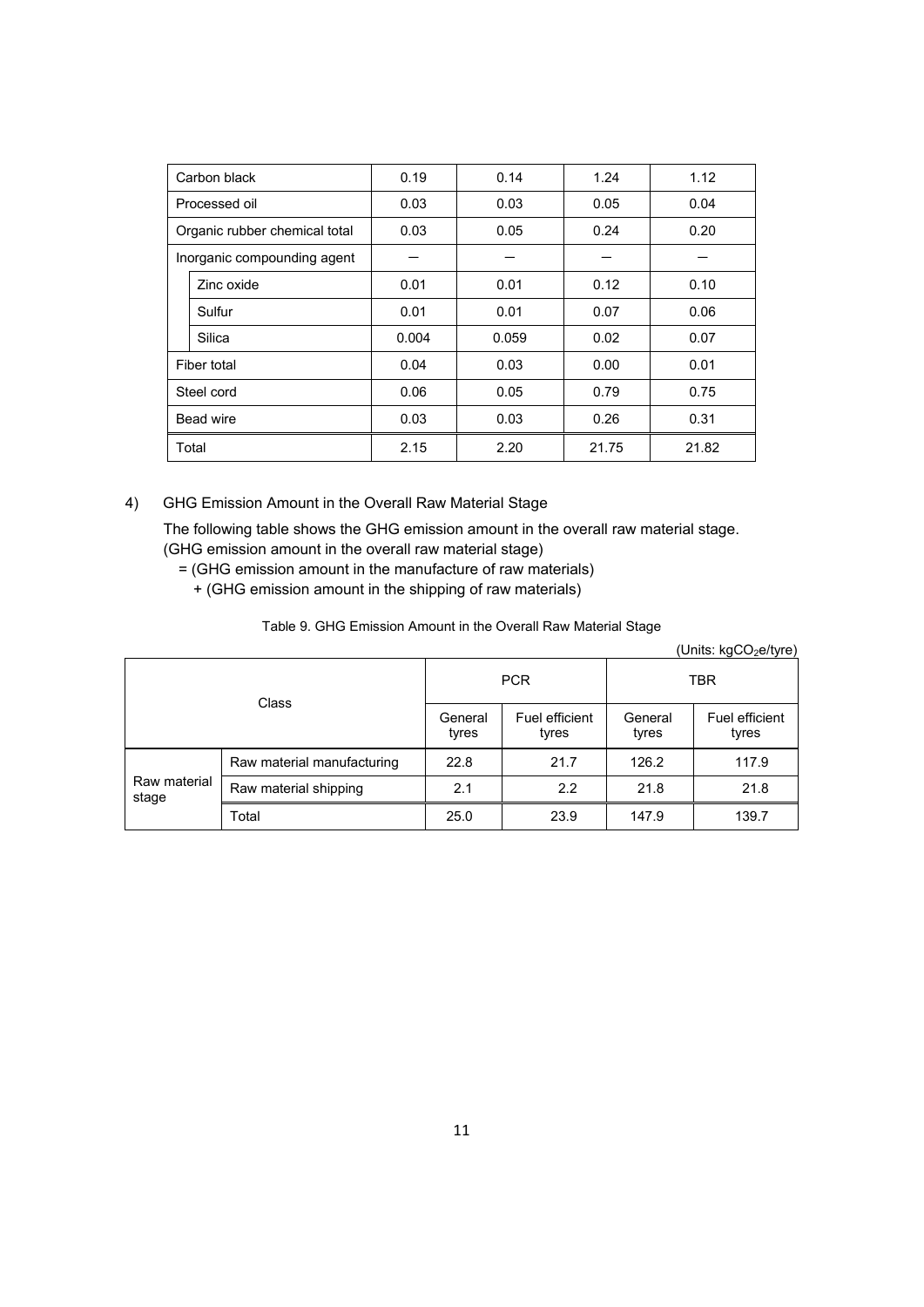#### **2. Manufacturing Stage**

Calculate GHG emission amounts in the tyre manufacturing stage.

1) GHG Emission Coefficient by Energy

The following table shows the GHG emission coefficient of energy consumed in the tyre manufacturing stage.

| Class                         | GHG emission coefficient<br>(kqCO <sub>2</sub> e/Unit) | Units                   | Source                                     |
|-------------------------------|--------------------------------------------------------|-------------------------|--------------------------------------------|
| Benzene                       | 2.81                                                   | kgCO <sub>2</sub> e/l   | MiLCA, burning, gasoline                   |
| Kerosene                      | 2.76                                                   | kqCO <sub>2</sub> e/l   | MiLCA, burning, kerosene                   |
| Diesel fuel                   | 2.89                                                   | kqCO <sub>2</sub> e/l   | MiLCA, burning, diesel fuel                |
| A heavy oil                   | 3.08                                                   | kqCO <sub>2</sub> el    | MiLCA, burning, A heavy oil                |
| B • C heavy oil               | 3.34                                                   | kqCO <sub>2</sub> e/l   | MiLCA, burning, C heavy oil                |
| Liquefied petroleum gas (LPG) | 3.78                                                   | kgCO <sub>2</sub> e/kg  | MiLCA, burning, LPG                        |
| Liquefied natural gas (LNG)   | 4.23                                                   | kCO <sub>2</sub> e/kq   | MiLCA, burning, LNG                        |
| Fuel coal                     | 2.37                                                   | kgCO <sub>2</sub> e/kg  | MiLCA, burning, fuel coal                  |
| City gas                      | 3.00                                                   | kgCO <sub>2</sub> /Nm3  | MiLCA, burning, city gas 13A               |
| Purchased electric power      | 0.484                                                  | kgCO <sub>2</sub> e/kWh | MiLCA, generator, system<br>electric power |

Table 10. GHG Emission Coefficient of Energy

Note: MiLCA: Multiple interface Life Cycle Assessment; (Japan Environment Management Association for Industry; As of April 2012)

2) GHG Emission Amounts in Manufacturing Stage

The following basic units were set according to the 2010 energy usage data and manufactured new rubber record of each JATMA member company.

(1) GHG emission amount (no distinction between PCR and TBR) per one kg of new rubber

Table 11. GHG Emission Amount (no distinction between PCR and TBR) per one kg of New Rubber

| Class                                                                                | Value | Units                  |
|--------------------------------------------------------------------------------------|-------|------------------------|
| Fuel-derived GHG emission amount per 1kg of new rubber                               | 1.077 | kgCO <sub>2</sub> e/kg |
| Electric power-derived GHG emission amount per 1kg of new rubber                     | 0.542 | kgCO <sub>2</sub> e/kg |
| GHG emission amount (no distinction between PCR and TBR) per one kg of<br>new rubber | 1.619 | kgCO <sub>2</sub> e/kg |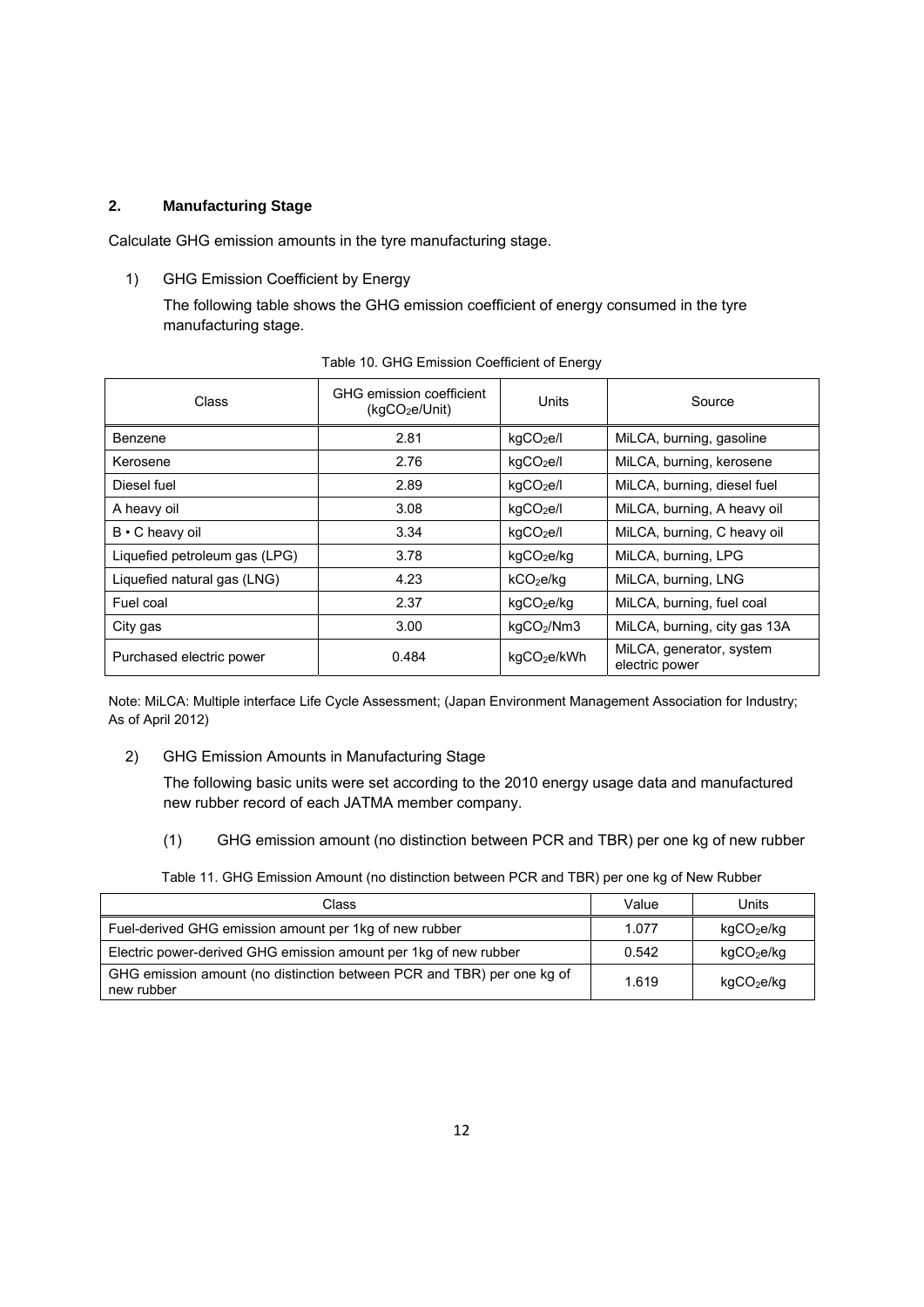(2) Used energy amount ratios per PCR and TBR unit weights in the manufacturing process are set as shown below (set according to results of survey of each company in JATMA)

Table 12. Used Energy Amount Ratios per PCR and TBR Unit Weights in the Manufacturing Process

| Class          | PCR | TBR |
|----------------|-----|-----|
| Fuel           | 100 | 65  |
| Electric power | 100 | 90  |

(3) Energy consumption coefficient per PCR and TBR, assuming a total manufacturing amount ratio of PCR and TBR is 1:1.

| Class                 | PCR  | TBR  |
|-----------------------|------|------|
| Fuel energy           |      | 0.8  |
| Electric power energy | 1.05 | 0.95 |

(4) GHG emission amount per one kg of new rubber (per PCR and TBR)

PCR: (GHG emission amount per 1kg of new rubber)

- = (Fuel-derived GHG emission amount per 1kg of new rubber) x 1.2
	- + (Fuel-derived GHG emission amount per 1kg of new rubber) x 1.05
- $= 1.077 \times 1.2 + 0.542 \times 1.05 = 1.861 \text{ kgCO}_2\text{e/kg}$

TBR: (GHG emission amount per 1kg of new rubber)

- $=$  (Fuel-derived GHG emission amount per 1 kg of new rubber) x 0.8
	- + (Fuel-derived GHG emission amount per 1 kg of new rubber) x 0.95
- $= 1.077 \times 0.8 + 0.542 \times 0.95 = 1.376 \text{ kgCO}_2\text{e/kg}$
- (5) PCR and TBR actual tyre weight: Ratio of new rubber weight

Actual tyre weight from material configuration ratio of PCR and TBR: Set the ratio of new rubber weight as shown in the table below.

| Class                                     |                  | <b>PCR</b>              | TBR              |                         |  |
|-------------------------------------------|------------------|-------------------------|------------------|-------------------------|--|
|                                           | General<br>tyres | Fuel efficient<br>tyres | General<br>tyres | Fuel efficient<br>tyres |  |
| Actual weight/<br>new rubber weight ratio | 2.06             | 2.18                    | 2.17             | 2.13                    |  |

Table 14. PCR and TBR Actual Tyre Weight: Ratio of New Rubber Weight

(6) GHG emission amount per 1kg of actual tyre weight

(GHG emission amount per one kg of actual tyre weight)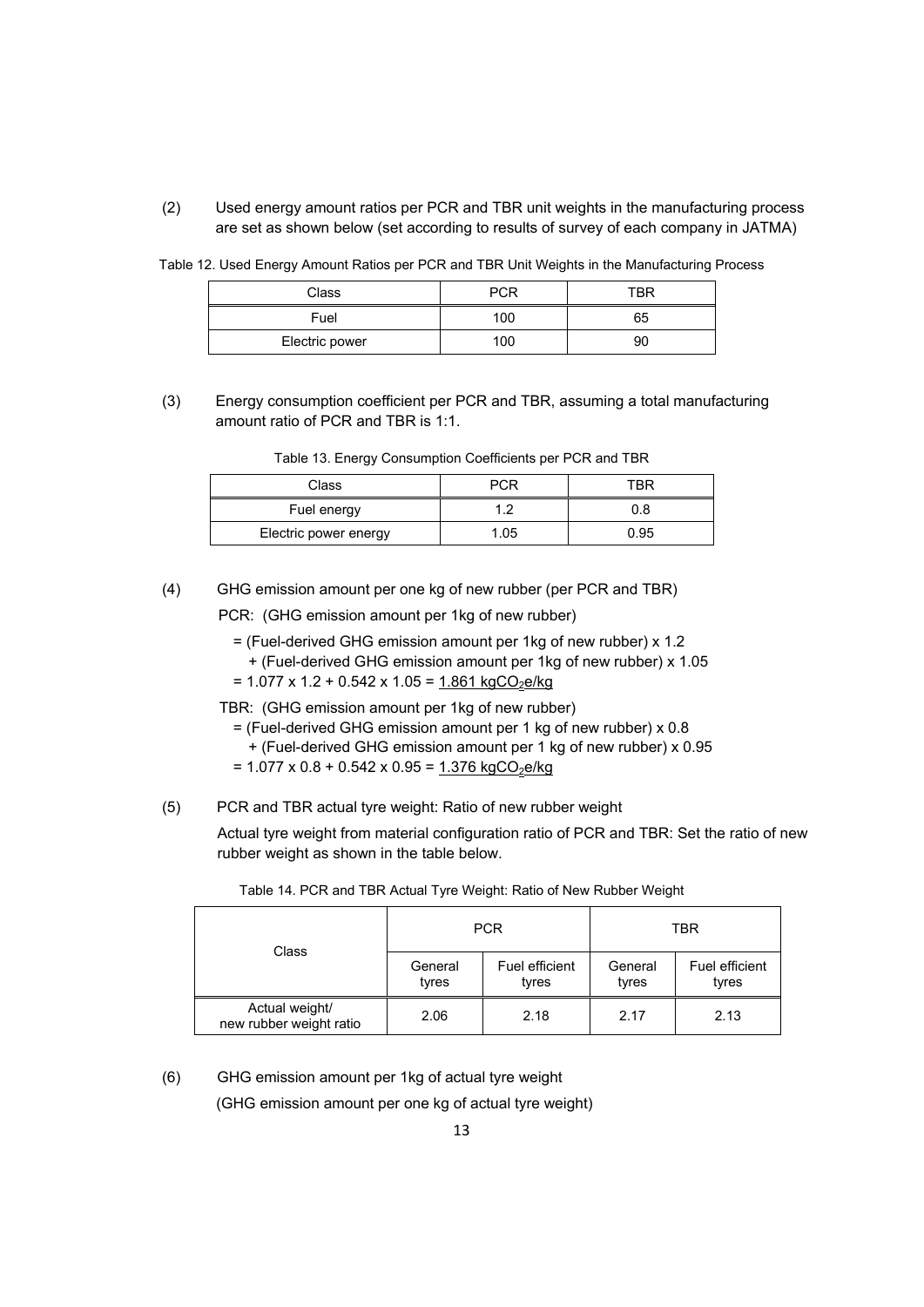# = (GHG emission amount (per PCR and TBR) per one kg of new rubber) ÷ (actual tyre weight: Ratio of new rubber amount)

|                                                      |                  |                         |                  | (Units: kgCO <sub>2</sub> e/1 kg of tyre) |  |
|------------------------------------------------------|------------------|-------------------------|------------------|-------------------------------------------|--|
|                                                      |                  | <b>PCR</b>              | TBR              |                                           |  |
| Class                                                | General<br>tyres | Fuel efficient<br>tvres | General<br>tvres | Fuel efficient<br>tvres                   |  |
| GHG emission amount per 1kg of<br>actual tyre weight | 0.903            | 0.854                   | 0.634            | 0.646                                     |  |

#### Table 15. GHG Emission Amount per 1kg of Actual Tyre Weight

#### (7) GHG emission amount per one tyre in manufacturing stage

(GHG emission amount per one tyre)

 $=$  (GHG emission amount per 1kg of actual tyre weight) x (weight per one tyre)

| Table 16. GHG Emission Amount per One Tyre in Manufacturing Stage |  |
|-------------------------------------------------------------------|--|

|                                     | <b>PCR</b>       |                         | TBR              |                         |                          |
|-------------------------------------|------------------|-------------------------|------------------|-------------------------|--------------------------|
| Class                               | General<br>tyres | Fuel efficient<br>tyres | General<br>tvres | Fuel efficient<br>tyres | Units                    |
| Weight per one tyre                 | 8.6              | 8.2                     | 56.2             | 54.5                    | kg/tyre                  |
| GHG emission amount per<br>one tyre | 7.8              | 7.0                     | 35.6             | 35.2                    | kgCO <sub>2</sub> e/tyre |

# **3. Distribution Stage**

Calculate GHG emission amounts in the tyre products distribution stage.

1) Scenario Setting for Tyre Product Shipping

Calculate GHG emission amounts in the tyre products distribution stage based on the following condition settings.

| Class             | Content                                                      | <b>Remarks</b>                                                                                                                                     |  |  |
|-------------------|--------------------------------------------------------------|----------------------------------------------------------------------------------------------------------------------------------------------------|--|--|
| Target            | Shipping from production<br>base in Japan to dealer<br>shops | Sales processes are excluded due to lack of adequate<br>knowledges.                                                                                |  |  |
| Shipping distance | 1.000<br>km.<br>one-way<br>shipping                          | Assumes a distance of more than half the length of the<br>island of Honshu (1,600 km) as delivery destinations<br>not limited to specific regions. |  |  |
| Shipping means    | 10-ton truck                                                 | JATMA setting value                                                                                                                                |  |  |
| Load ratio        | 50%                                                          | JATMA setting value                                                                                                                                |  |  |

|  |  |  | Table 17. Scenario Setting for Tyre Product Shipping |  |
|--|--|--|------------------------------------------------------|--|
|--|--|--|------------------------------------------------------|--|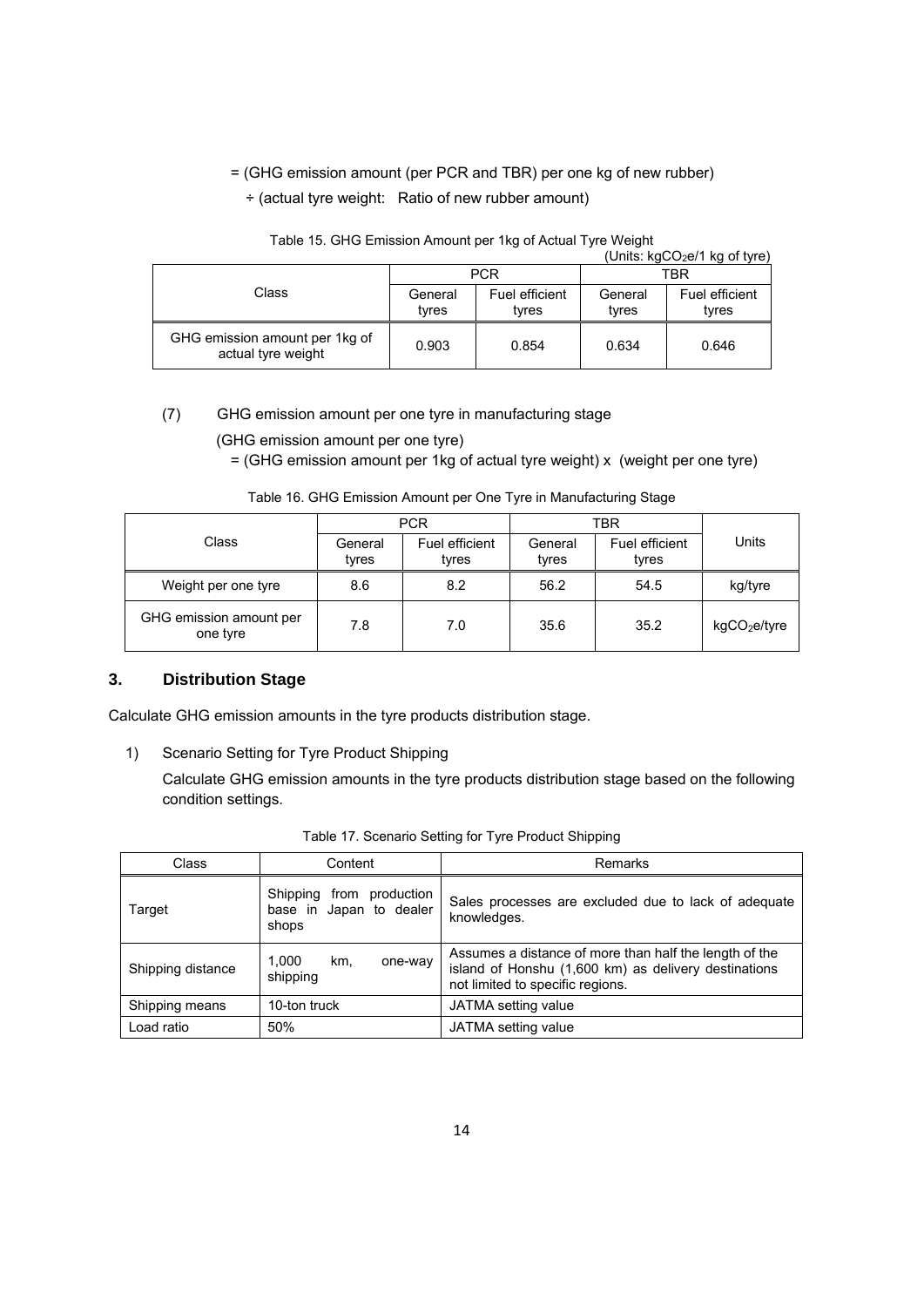| Fuel<br>consumption<br>calculation<br>formula | Conforms to the Energy<br>Saving Act | In x=2.71-0.812 In (y/100)-0.654 In z<br>x: amount of fuel consume per cargo shipping amount<br>(I/ton-kilometers)<br>$v:$ Load ratio $(\%)$<br>z: Amount of fuel used per cargo shipping amount (kg) |
|-----------------------------------------------|--------------------------------------|-------------------------------------------------------------------------------------------------------------------------------------------------------------------------------------------------------|
| <b>GHG</b> emission<br>coefficient            | $0.185$ kgCO <sub>2</sub> e/kg       | Set based on the conditions above.                                                                                                                                                                    |

### 2) GHG Emission Amounts in Distribution Stage

The following table shows the GHG emission amount at the distribution stage.

(GHG emission amount at the distribution stage)

= (weight per one tyre) x (GHG emission coefficient of shipping per one kg of actual tyre weight)

|                                                | <b>PCR</b>       |                         | TBR              |                         |                          |
|------------------------------------------------|------------------|-------------------------|------------------|-------------------------|--------------------------|
| Class                                          | General<br>tvres | Fuel efficient<br>tvres | General<br>tyres | Fuel efficient<br>tyres | Units                    |
| Weight per one tyre                            | 8.6              | 8.2                     | 56.2             | 54.5                    | kg/tyre                  |
| GHG emission amount of<br>shiping per one tyre | 1.6              | 1.5                     | 10.4             | 10.1                    | kgCO <sub>2</sub> e/tyre |

Table 18. GHG Emission Amount at the Distribution Stage

#### **4. Usage Stage**

At the tyre usage stage, GHG emission amounts are calculated as contribution portion of tyres attached to a running vehicle.

1) Setting for Tyre Usage Conditions

Tyre usage conditions are set in the table below.

|  |  |  |  | Table 19. Setting for Tyre Usage Conditions |
|--|--|--|--|---------------------------------------------|
|--|--|--|--|---------------------------------------------|

|                                                            |                  | <b>PCR</b>               |                  | TBR                      |                            |                        |
|------------------------------------------------------------|------------------|--------------------------|------------------|--------------------------|----------------------------|------------------------|
| <b>Class</b>                                               | General<br>tyres | Fuel efficient<br>tyres  | General<br>tyres | Fuel efficient<br>tyres  | Units                      | Basis for setting      |
| Ratio of<br>contribution of<br>tyre to fuel<br>consumption |                  | 0.125(1/8)               |                  | 0.25(1/4)                |                            | JATMA survey result    |
| Vehicle fuel                                               | 10               | Correction by<br>rolling | 4                | Correction by<br>rolling | km/1                       | JATMA setting based on |
| consumption                                                | 0.1              | resistance<br>difference | 0.25             | resistance<br>difference | I/km                       | statistics information |
| Vehicle fuel                                               | Benzene          |                          |                  | Diesel fuel              |                            | JATMA setting          |
| Tyre rolling<br>resistance<br>coefficient                  | 100              | 80                       | 100              | 80                       | General<br>tyres<br>$=100$ | JATMA survey result    |
| No. of<br>mounted tyres                                    |                  | 4                        |                  | 10                       | tyres                      | JATMA setting          |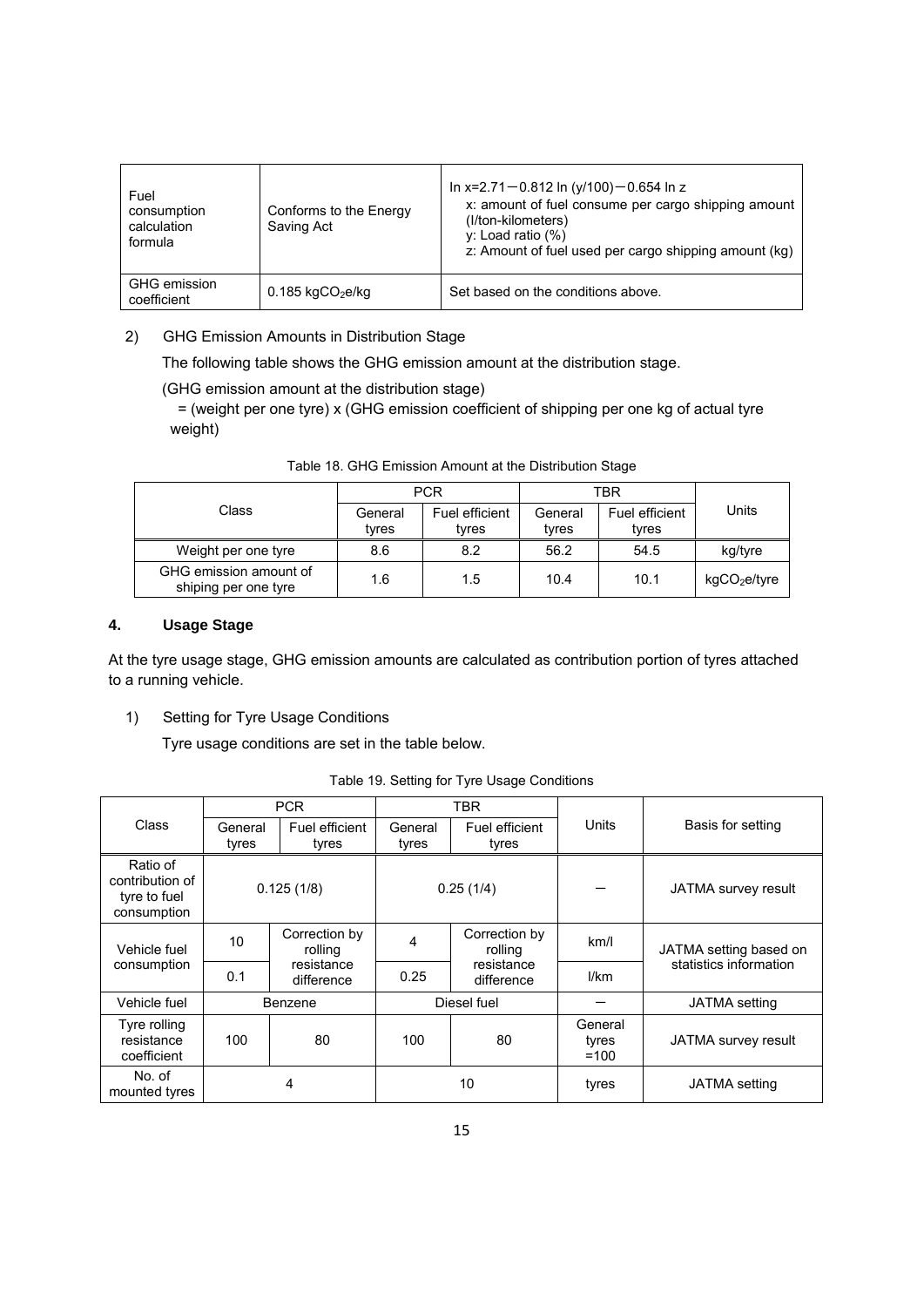| Tvre life<br>30.000<br>120,000 | km/tyre | JATMA survey result<br>(Lives of general tyres and<br>fuel efficient tyres are<br>unified for comparison) |
|--------------------------------|---------|-----------------------------------------------------------------------------------------------------------|
|--------------------------------|---------|-----------------------------------------------------------------------------------------------------------|

#### 2) GHG Emission Amounts in Usage Stage

#### (1) GHG emission coefficient of vehicle fuel

|  | Table 20. GHG Emission Coefficient of Vehicle Fuel |  |  |
|--|----------------------------------------------------|--|--|
|  |                                                    |  |  |

| Class                                | Value | Unit                  |
|--------------------------------------|-------|-----------------------|
| Benzene GHG emission coefficient     | 2.81  | kgCO <sub>2</sub> e/l |
| Diesel fuel GHG emission coefficient | 2.89  | kgCO <sub>2</sub> e/l |

#### (2) Tyre-factor fuel consumption amount and GHG emission amount

Use the following equation to find the tyre-factor fuel consumption amount and GHG emission amount.

(Tyre-factor fuel consumption amount)

- = (fuel consumption amount per 1 km for one tyre) x (tyre travel life)
- $=$  (fuel consumption of vehicle) x (tyre contribution ratio)  $\div$  (number of tyres)
- x (tyre rolling resistance correction) x (tyre travel life)

#### Tyre-factor GHG emission amount

= (tyre-factor fuel consumption amount) x (GHG emission coefficient of vehicle fuel)

|                                                            | <b>PCR</b>            |                         | <b>TBR</b>            |                         |                          |
|------------------------------------------------------------|-----------------------|-------------------------|-----------------------|-------------------------|--------------------------|
| Class                                                      | General<br>tyres      | Fuel efficient<br>tyres | General<br>tyres      | Fuel efficient<br>tyres | Units                    |
| Tyre-factor fuel consumption amount<br>per 1 km for 1 tyre | $3.13 \times 10^{-3}$ | $2.50 \times 10^{-3}$   | $6.25 \times 10^{-3}$ | $5.00 \times 10^{-3}$   | $I/km \cdot \text{tyre}$ |
| Tyre-factor fuel consumption amount<br>(Per tyre life)     | 93.8                  | 75.0                    | 750.0                 | 600.0                   | l/tyre                   |
| Tyre-factor GHG emission amount<br>(Per tyre life)         | 263.4                 | 210.8                   | 2,167.5               | 1,734.0                 | kgCO <sub>2</sub> e/type |

#### Table 21. Tyre-factor Fuel Consumption Amount and GHG Emission Amount

#### **5. End of Life & Recycling Stage**

Calculate GHG emission amounts in the end of life & recycling stage.

1) End of Life and Recycling Ratios by Usage of Used Tyres

The following graphs show the ratio of discarding and recycling for PCR and TBR tyres based on the 2010 used tyre usage type statistics from a JATMA survey.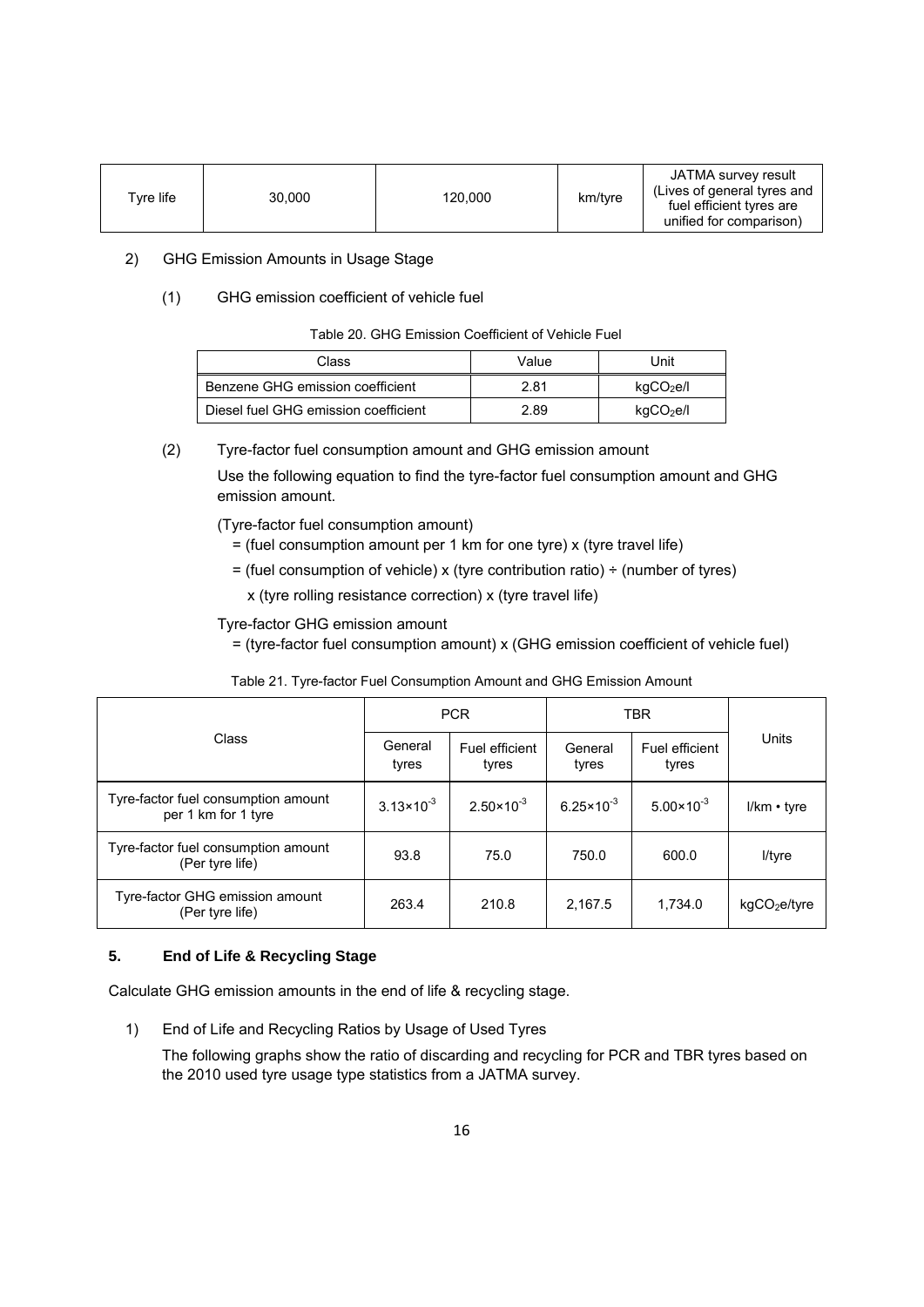PCR tyre is recycled for thermal usage (thermal recycling), TBR tyre is recycled for thermal usage (thermal recycling), product reuse (retreading), and material reuse (material recycling).



Fig. 2. End of Life & Recycling Ratios by Usage of Used Tyres

- 2) GHG Emission Amounts in Shipping of Used Tyres
	- (1) Condition settings for shipping of used tyres

GHG emission amount in shipping of used tyre is calculated based on the following condition settings.

| Class                                 | Content                                                                                                             | Remarks                                                                                                                                                                                                            |
|---------------------------------------|---------------------------------------------------------------------------------------------------------------------|--------------------------------------------------------------------------------------------------------------------------------------------------------------------------------------------------------------------|
| Target                                | Shipping from branch<br>where used tyres are<br>brought (dealers and the<br>like) to disposal<br>treatment facility |                                                                                                                                                                                                                    |
| Shipping<br>distance                  | 100km, one-way shipping                                                                                             | Assumes shipping within Prefectures and distances<br>from Prefecture border to another                                                                                                                             |
| Shipping means                        | 2-ton truck                                                                                                         | JATMA setting value                                                                                                                                                                                                |
| Load ratio                            | 50%                                                                                                                 | JATMA setting value                                                                                                                                                                                                |
| Fuel calculation<br>equation          | Conforms to the Energy<br>Saving Act                                                                                | In x=2.71 $-0.812$ In (y/100) $-0.654$ In z<br>x: amount of fuel used per cargo shipping<br>amount (unit I/tons kg)<br>y: Load ratio (unit $\%$ )<br>z: Amount of fuel used per cargo shipping<br>amount (unit kg) |
| <b>GHG</b><br>emission<br>coefficient | $0.0529$ kgCO <sub>2</sub> e/kg                                                                                     | Set based on the conditions above.                                                                                                                                                                                 |

| Table 22. Condition Settings for Shipping of Used Tyres |  |  |  |
|---------------------------------------------------------|--|--|--|
|                                                         |  |  |  |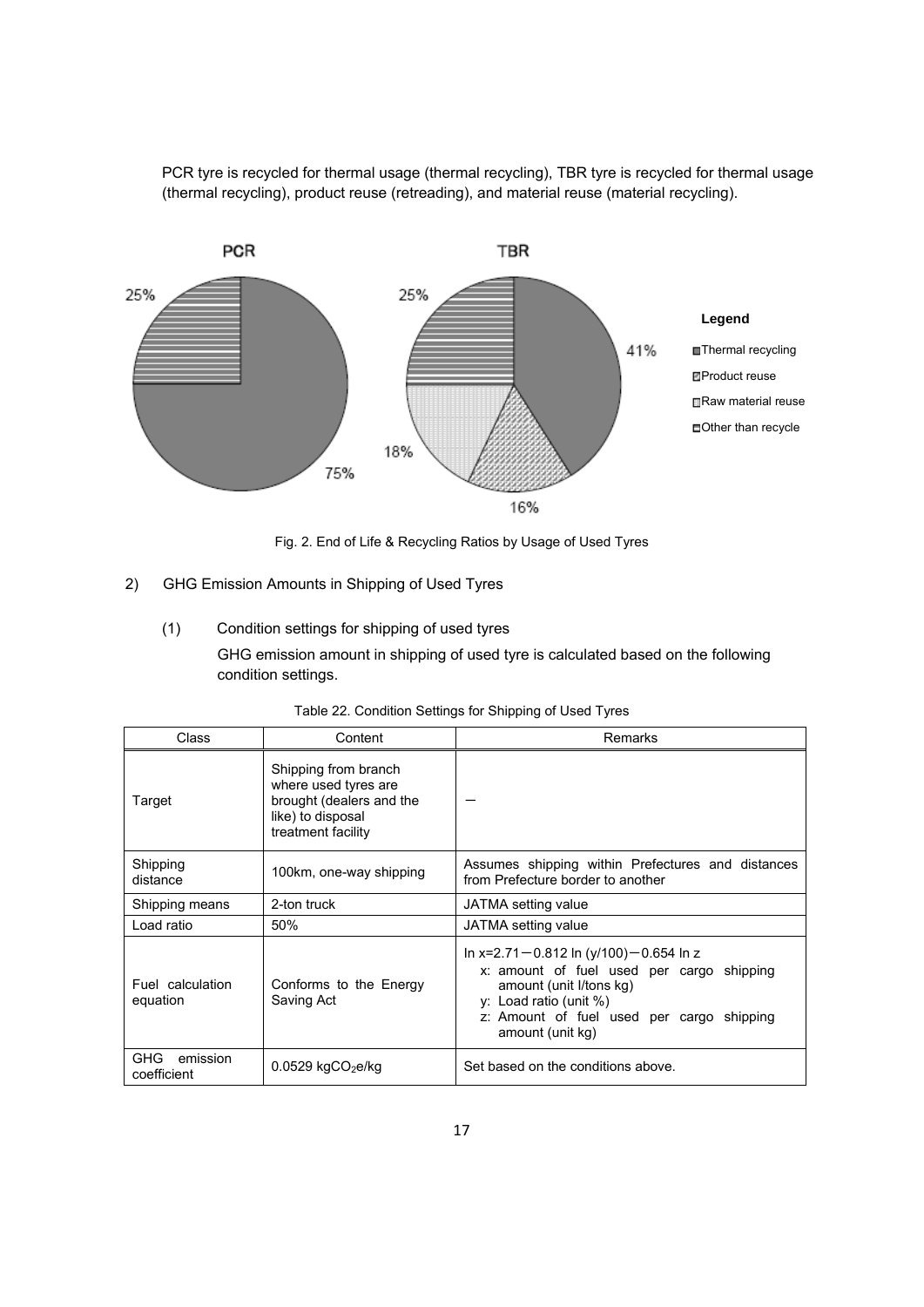| Used tyres wear | PCR: 15% | Set using tyre specifications calculations and others |
|-----------------|----------|-------------------------------------------------------|
| rate            | TBR: 18% | (See Table 25. Tyre Wear Rate)                        |
|                 |          |                                                       |

(2) GHG emission amount in shipping of used tyres

Use the following equation to find the GHG emission amount in the shipping of used tyres.

(GHG emission amount in the shipping of used tyres)

- = (weight per one used tyre)
	- x (GHG emission coefficient of per one kg of actual tyre weight)

|                                                  | <b>PCR</b>       |                         | TBR              |                         |                          |  |
|--------------------------------------------------|------------------|-------------------------|------------------|-------------------------|--------------------------|--|
| Class                                            | General<br>tyres | Fuel efficient<br>tyres | General<br>tyres | Fuel efficient<br>tyres | Units                    |  |
| Used tyre weight                                 | 7.3              | 7.0                     | 46.1             | 44.7                    | κg                       |  |
| GHG emission amount in<br>shipping of used tyres | 0.39             | 0.37                    | 2.44             | 2.36                    | kgCO <sub>2</sub> e/tyre |  |

#### Table 23. GHG Emission Amount in Shipping of Used Tyres

#### 3) GHG Emission and Emission Reduction Effect in Thermal Recycling

- (1) GHG emission in thermal use (thermal recycling)
	- a) Carbon content in new tyres

The carbon content of tyres is calculated according to composition ratios of tyre raw materials and carbon content ratio of each raw material. Also, consider recyclable raw materials (natural rubber) as a carbon-neutral raw material and exclude it from the carbon content.

Also, when using used tyres for heat (thermal recycling), sometimes a process for cutting the tyres is required. However, compared to burning tyres, the GHG emission amount is extremely small so that was excluded (approximately 1/1,000).

|            |                                     |                                                | Carbon Amount (Considering Carbon Neutral) |                  |                            |                    |                               |
|------------|-------------------------------------|------------------------------------------------|--------------------------------------------|------------------|----------------------------|--------------------|-------------------------------|
|            |                                     |                                                | <b>PCR</b>                                 |                  | <b>TBR</b>                 | Carbon<br>Quantity | Carbon<br>Neutral<br>(See *2) |
|            | Raw material name                   | Fuel<br>General<br>efficient<br>tyres<br>tyres |                                            | General<br>tyres | Fuel<br>efficient<br>tyres | ratio<br>(See *1)  |                               |
| New rubber |                                     |                                                |                                            |                  |                            |                    |                               |
|            | Natural rubber                      | 0.0                                            | 0.0                                        | 0.0              | 0.0                        | 0.88               | 0                             |
|            | Synthetic rubber                    | 54.9                                           | 48.2                                       | 20.7             | 19.1                       | 0.90               |                               |
|            | Carbon black                        | 47.5                                           | 39.2                                       | 49.4             | 44.9                       | 0.95               |                               |
|            | Processed oil                       | 7.2                                            | 8.6                                        | 1.8              | 1.6                        | 0.90               |                               |
|            | Organic Rubber<br>Chemical (See *3) | 5.6                                            | 9.2                                        | 7.0              | 5.8                        | 0.70               | 1                             |
|            | Inorganic compounding<br>agent      |                                                |                                            |                  |                            |                    | N                             |

|  | Table 24 Carbon Content in New Tyres |  |  |
|--|--------------------------------------|--|--|
|  |                                      |  |  |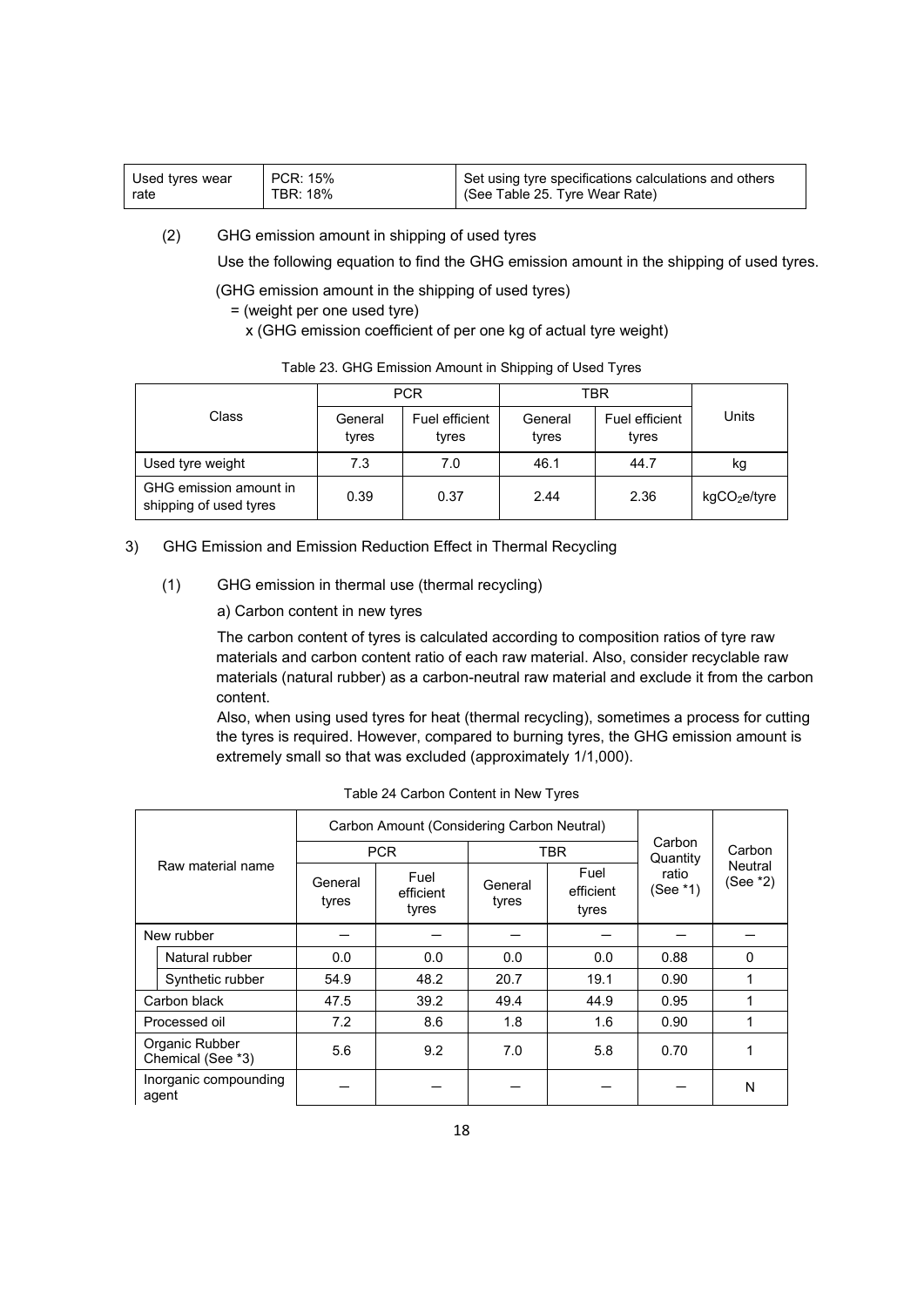| Zinc oxide                       | 0.0   | 0.0   | 0.0  | 0.0  | 0.00 | N |
|----------------------------------|-------|-------|------|------|------|---|
| Sulfur                           | 0.0   | 0.0   | 0.0  | 0.0  | 0.00 | N |
| Silica                           | 0.0   | 0.0   | 0.0  | 0.0  | 0.00 | N |
| Fiber total                      | 6.5   | 5.2   | 0.0  | 0.3  | 0.65 |   |
| Steel cord                       | 0.0   | 0.0   | 0.0  | 0.0  | 0.00 | N |
| Bead wire                        | 0.0   | 0.0   | 0.0  | 0.0  | 0.00 | N |
| Total                            | 121.7 | 110.5 | 78.9 | 71.7 |      |   |
| Carbon Content Ratio<br>in Tyres | 0.59  | 0.51  | 0.36 | 0.34 |      |   |

\* 1: The carbon quantity ratio in each raw material is estimated based on the basic molecular structure.

 $*$  2: Carbon neutral = 0; Not carbon neutral = 1; Raw materials contains no carbon = N

\* 3: Each type has organic rubber chemicals but the carbon quantity ratio was set to 0.7.

b) Reduction amount caused by tyre wear

Set the reduction amount % for all wear from tyre specifications manual calculations.

| Table 25. Tyre Wear Rate |  |
|--------------------------|--|
|--------------------------|--|

| Class     |                  | <b>PCR</b>              | TBR              |                         |  |
|-----------|------------------|-------------------------|------------------|-------------------------|--|
|           | General<br>tyres | Fuel efficient<br>tyres | General<br>tyres | Fuel efficient<br>tyres |  |
| Wear rate | 15%              |                         | 18%              |                         |  |

c) Change in material configuring components and carbon content after tyre wear

Only the rubber content is worn in tyres, so this was reduced by proportional distribution using that which excludes steel and fiber weights.

| Class                    |                       | <b>PCR</b>    |                         | <b>TBR</b>    |                         |  |
|--------------------------|-----------------------|---------------|-------------------------|---------------|-------------------------|--|
|                          |                       | General tyres | Fuel efficient<br>tyres | General tyres | Fuel efficient<br>tyres |  |
|                          | Configuring weight    | 206.0         | 218.4                   | 217.0         | 212.5                   |  |
|                          | Wear component weight | 173.0         | 186.8                   | 173.0         | 167.3                   |  |
| New Tyre                 | Carbon content        | 121.5         | 111.4                   | 78.1          | 72.3                    |  |
|                          | Carbon content rate   | 59%           | 51%                     | 36%           | 34%                     |  |
|                          | Configuring weight    | 175.1         | 185.6                   | 177.9         | 174.3                   |  |
| Used Tyre                | Wear component weight | 142.1         | 154.0                   | 133.9         | 129.1                   |  |
|                          | Carbon content        | 101.1         | 92.0                    | 61.1          | 55.4                    |  |
|                          | Carbon content rate   | 58%           | 50%                     | 34%           | 32%                     |  |
| Reduction<br>amount rate | Configuring weight    | 15%           | 15%                     | 18%           | 18%                     |  |
|                          | Wear component weight | 18%           | 18%                     | 23%           | 23%                     |  |
|                          | Carbon content        | 17%           | 17%                     | 22%           | 23%                     |  |

Table 26. Change in Carbon Content by Wear Amount

d) GHG emission amount per 1kg of used tyres when burning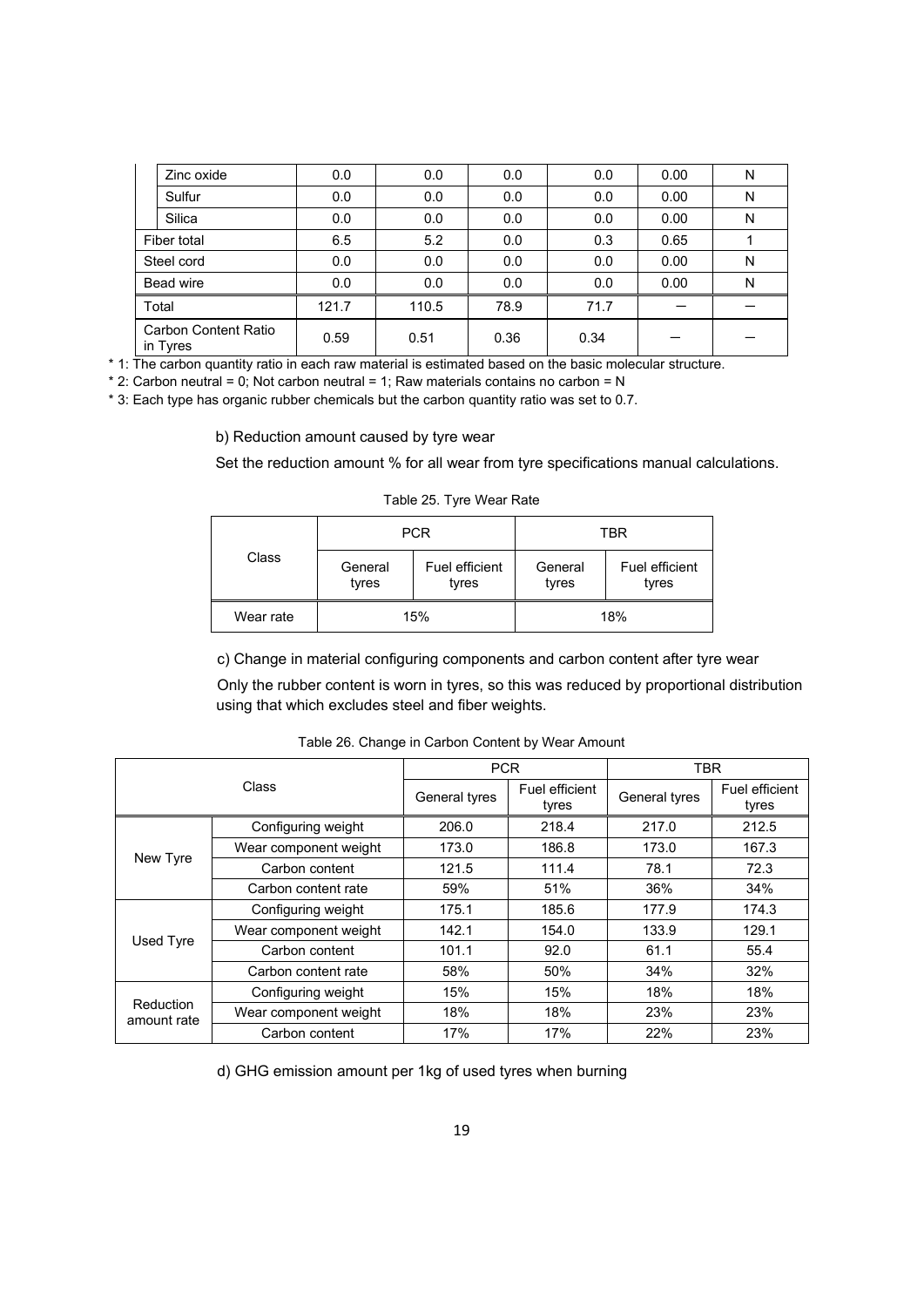Use the following equation to find the GHG emission amount per 1kg of tyre when burning used tyres.

(GHG emission amount per 1kg of used tyres when burning)

 $=$  (carbon content in used tyres) x 44  $\div$  12

| Table 27. GHG Emission Amount per 1kg of Used Tyres when Burning |  |  |  |
|------------------------------------------------------------------|--|--|--|
|------------------------------------------------------------------|--|--|--|

|                                                           | <b>PCR</b>       |                         | TBR              |                         |                                 |
|-----------------------------------------------------------|------------------|-------------------------|------------------|-------------------------|---------------------------------|
| Class                                                     | General<br>tyres | Fuel efficient<br>tyres | General<br>tyres | Fuel efficient<br>tyres | Units                           |
| GHG emission amount per 1kg of<br>used tyres when burning | 2.127            | 1.833                   | 1.247            | 1.173                   | kgCO <sub>2</sub> e/<br>kg tyre |

e) GHG emission amount per one tyre when burning used tyres

Use the following equation to find the GHG emission amount per one tyre when burning used tyres.

(GHG emission amount per one tyre when burning used tyres)

= (GHG emission amount per one tyre when burning used tyres) x (used tyre weight)

| $1.00010$ motors and all $0.000111$ and $0.00111$ and $0.00111$ and $0.00111$ and $0.000111$ and $0.00111$ |                  |                         |                  |                         |       |
|------------------------------------------------------------------------------------------------------------|------------------|-------------------------|------------------|-------------------------|-------|
|                                                                                                            |                  | <b>PCR</b>              |                  | TBR                     |       |
| Class                                                                                                      | General<br>tyres | Fuel efficient<br>tvres | General<br>tyres | Fuel efficient<br>tyres | Units |

Table 28. GHG Emission Amount per One Tyre When Burning Used Tyres

Used tyre weight 7.3 7.0 46.1 44.7 kg

GHG emission amount when  $\begin{vmatrix} 15.5 \\ 17.8 \end{vmatrix}$  12.8  $\begin{vmatrix} 57.5 \\ 52.4 \end{vmatrix}$  kgCO<sub>2</sub>e/

| GHG emission reduction effect in thermal use (thermal recycling) |  |
|------------------------------------------------------------------|--|

By recovering energy by using used tyres as a heat source, it is believed that consumption of fossil fuels is substituted and GHG emissions are reduced. Calculate this reduction effect.

tyre

a) Substituted amounts of fossil fuel with thermal use (thermal recycling) of used tyres

The paper manufacturing industry can be given as a main user of heat from used tyres. In view of statistical data from that industry, it was inferred that it is appropriate to substitute C weight oil for used tyres.

Table 29. Heat Generation Amount of Tyre and GHG Emission Coefficient for C Heavy Oil

| Item                                     | Value | Units                  |
|------------------------------------------|-------|------------------------|
| Heat generation amount of tyre           | 33.2  | MJ/kg                  |
| GHG Emission Coefficient for C Heavy Oil | 0.080 | kgCO <sub>2</sub> e/MJ |

b) GHG emission reduction effect through thermal use (thermal recycling) of used tyres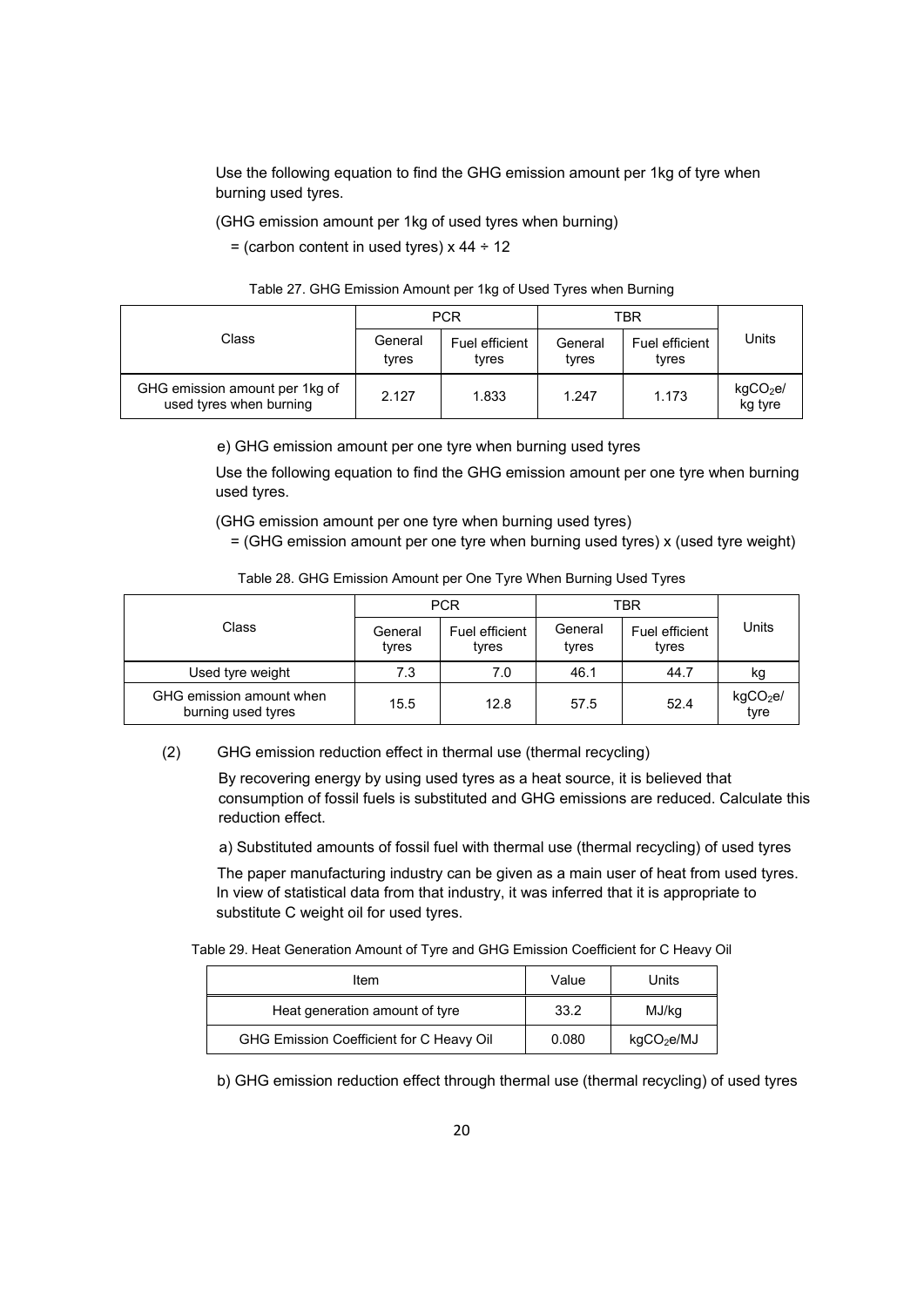Use the following equation to find the GHG emission reduction effect through thermal use of used tyres.

(GHG emission reduction effect through thermal use of used tyres)

- = (heat generation amount of tyre) x (GHG emission coefficient for C heavy oil)
- x (thermal recovery efficiency coefficient) x (used tyre weight)

Note: Thermal recovery efficiency coefficient: Compared to the thermal use of fossil fuels, there is the possibility that thermal recovery is low when using used tyres for heat. However, at present, we have not attained adequate knowledge, so the thermal recovery rate was set at 0.9.

|                             | <b>PCR</b>       |                         | TBR              |                         |                          |
|-----------------------------|------------------|-------------------------|------------------|-------------------------|--------------------------|
| Class                       | General<br>tvres | Fuel efficient<br>tyres | General<br>tyres | Fuel efficient<br>tyres | Units                    |
| Used tyre weight            | 7.3              | 7.0                     | 46.1             | 44.7                    | kg/tyre                  |
| <b>GHG</b> reduction effect | $-17.4$          | $-16.6$                 | $-109.9$         | $-106.6$                | kgCO <sub>2</sub> e/tyre |

Table 30. GHG Emission Reduction Effect Through Thermal Use of Used Tyres

(3) GHG emission (overall) in thermal use (thermal recycling)

Use the following equation to find the GHG emission amount (overall) in thermal use (thermal recycling). For details on the summary results, see "Table 46. GHG Emission Amount and Emission Reduction Effect in the End of Life & Recycling Stage."

(GHG emission amount in thermal use (thermal recycling))

- = (GHG emission amount in shipping of used tyres)
	- + (GHG emission amount per one tyre when burning used tyres)
	- (GHG emission reduction effect through thermal use of used tyres)

#### 4) GHG Emission and Emission Reduction Effect in Reused Products

The following points can be given as GHG emissions in product reuse (retreading of TBR).

[GHG emission]

- Manufacture of retread compound raw materials
- Shipping of retread compound raw materials
- Compounding of retread compound raw material
- Production of retreaded tyres

[GHG emission reduction effect]

- Substitute new tyre manufacturing with retreaded tyres (reduction effect)
- (1) GHG emission in products for reuse (retreading)
	- a) GHG emission amount in manufacture of retread compound raw material

(i) GHG emission amount in retread compound raw material composition ratio and manufacture

The retread compound raw material composition ratio was set as shown in the table below using data from each company in JATMA.

Use the following equation to find the GHG emission amount in the manufacturing of retread compounds.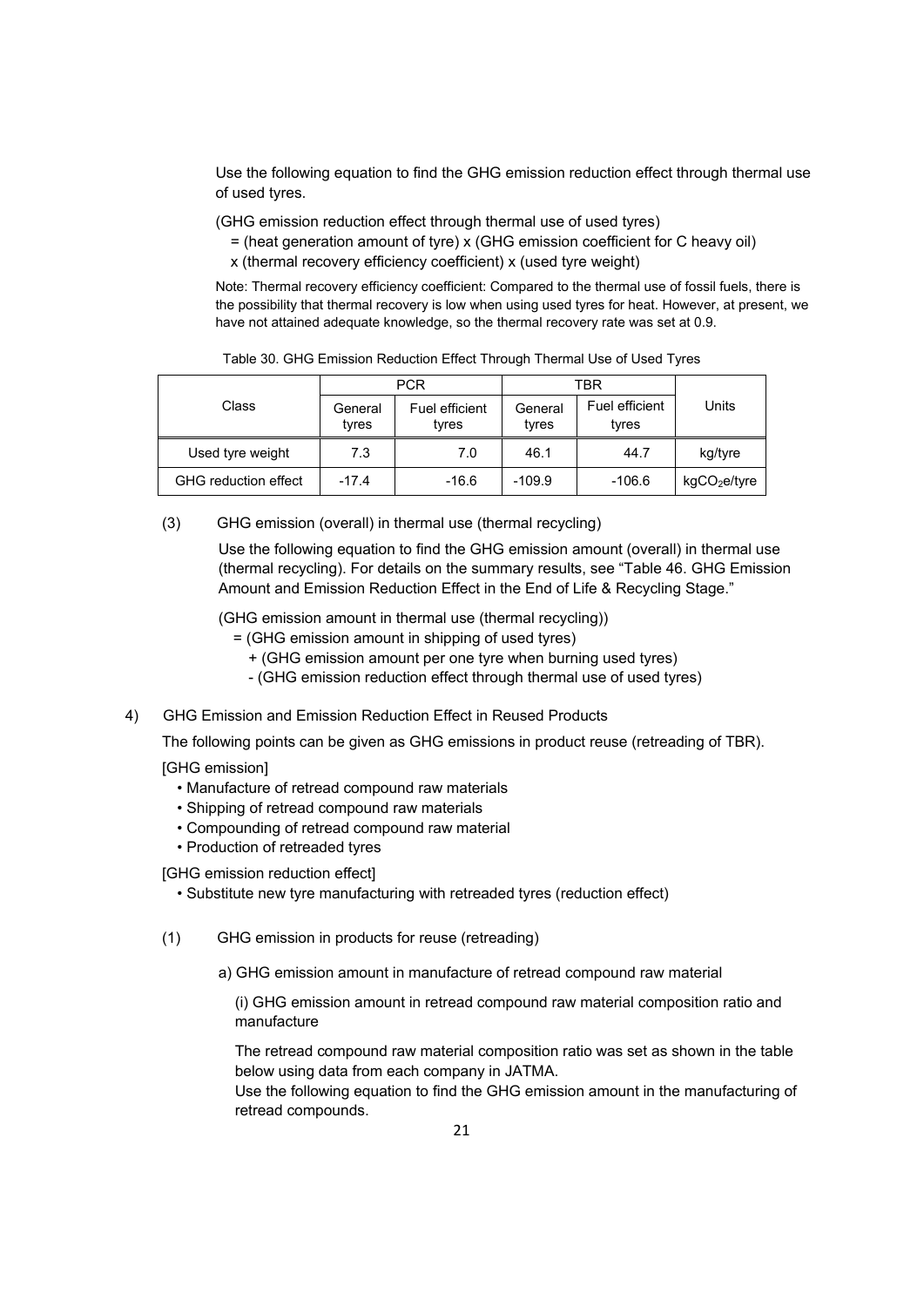#### (GHG emission amount in manufacture of retread compound raw material)  $= \Sigma$  {(Weight of each raw material in the retread compound) x GHG emission coefficient of each raw material)}

Table 31. GHG Emission Amount in Retread Compound Raw Material Composition Ratio and Manufacture

| Class                          | Composition<br>ratio | GHG emission coefficient<br>[kqCO <sub>2</sub> e/kq] | GHG emission amount<br>[kgCO <sub>2</sub> e] |
|--------------------------------|----------------------|------------------------------------------------------|----------------------------------------------|
| Natural rubber                 | 70                   | $6.39 \times 10^{-1}$                                | 44.73                                        |
| Synthetic rubber               | 30                   | 2.40                                                 | 72.00                                        |
| Carbon black                   | 48                   | 3.20                                                 | 153.60                                       |
| Processed oil                  | 7                    | 1.61                                                 | 11.27                                        |
| Organic rubber chemical        | 7                    | 9.27                                                 | 64.89                                        |
| Zinc oxide                     | 3                    | 2.01                                                 | 6.03                                         |
| Sulfur                         | 2                    | $7.09 \times 10^{-3}$                                | 0.01                                         |
| Silica                         | $\Omega$             | 2.06                                                 | 0.00                                         |
| Total                          | 167                  |                                                      | 352.53                                       |
| Actual weight/new rubber ratio | 1.67                 |                                                      |                                              |

Therefore, the following table shows the GHG emission amount per 1kg of retread compound.

(GHG emission amount per 1kg of retread compound)

 $=$  GHG emission amount  $\div$  composition ratio weight

 $= 352.53 \div 167 = 2.11 \text{ kgCO}_2 \text{e/kg}$ 

(ii) Retread compound weight

Calculate assuming the ratio of number of general tyres and studless tyres is 8:2. When the weight of a general tyre is 15kg, and that of a studless tyre is 19kg:

 $15 \times 0.8 + 19 \times 0.2 = 16$  kg

(iii) GHG emission amount of retread compound in the raw material stage (per one retreaded tyre)

(GHG emission amount in retread compound in the raw material stage)

= (GHG emission amount per 1kg of retread compound)

x weight of retread compound =  $2.11 \times 16 = 33.78 \text{ kgCO}_2$ e/tyre

Table 32. GHG Emission Amount in Retread Compound in the Raw Material Stage

| Class                            | Value | Units                    |
|----------------------------------|-------|--------------------------|
| GHG emission amount per one tyre | 33.78 | kgCO <sub>2</sub> e/tyre |

b) GHG emission amounts in shipping of retread compound raw materials

The same thinking as shipping of tyre raw materials (Table 8. GHG Emission Amount in the Shipping of Raw Materials) was applied to GHG emission when shipping retread compound raw materials. Use the following equation to find the GHG emission coefficient when shipping retread raw materials and GHG emission amount.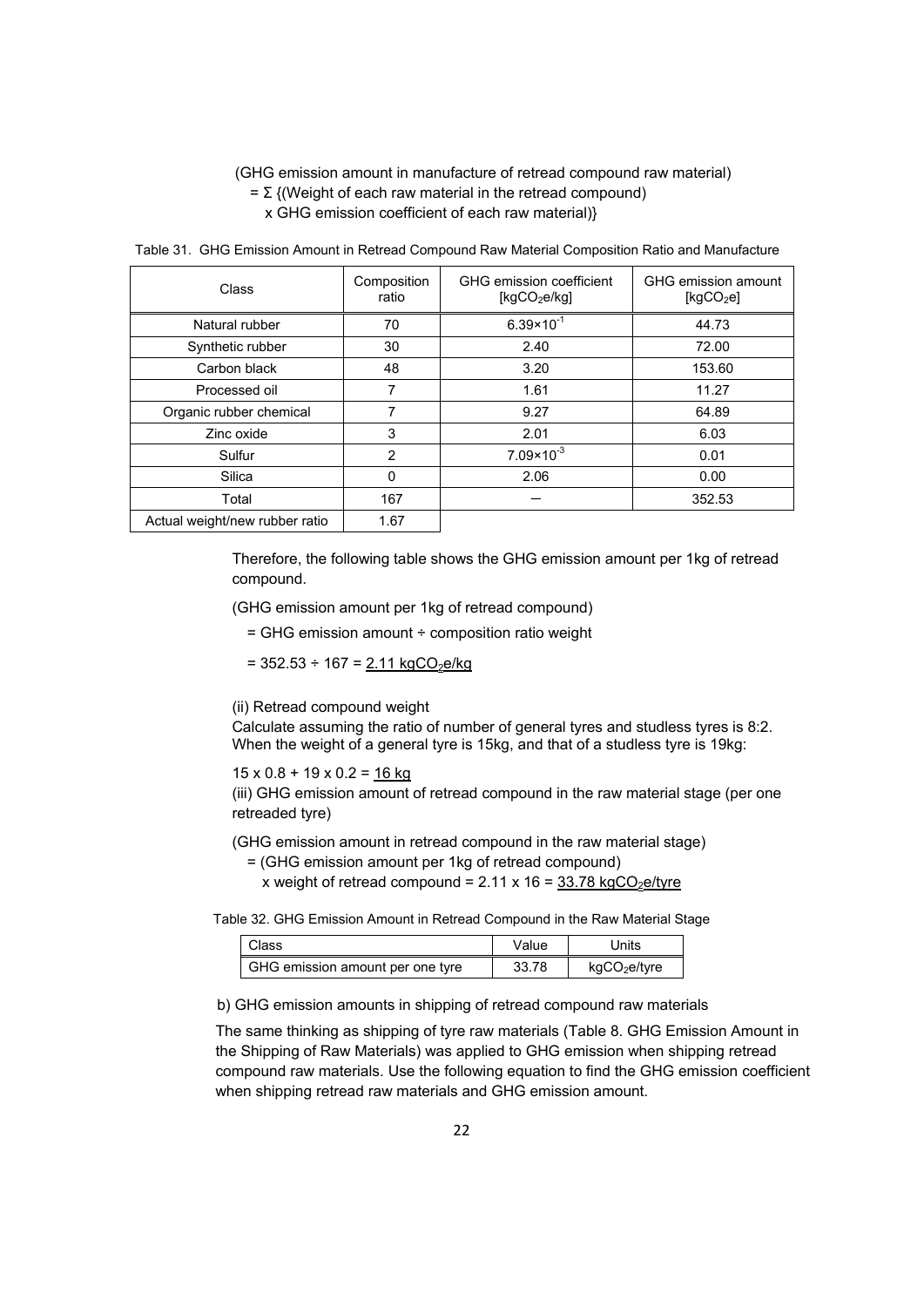- (GHG emission amount [kgCO2e] in the shipping of retread compound raw materials) = (retread compound raw material weight [kg])
	- x Σ {(composition ratio of each raw material)
	- x (GHG emission coefficient [kgCO<sub>2</sub>e/kg] in the shipping of raw materials)}

|  | Table 33. GHG Emission Amount in Retread Compound Raw Material Composition Ratio and Shipping |  |  |  |  |
|--|-----------------------------------------------------------------------------------------------|--|--|--|--|
|  |                                                                                               |  |  |  |  |

| Class                   | Composition<br>ratio | GHG emission coefficient<br>[kqCO <sub>2</sub> e/kq] | GHG emission amount<br>[kqCO <sub>2</sub> e] |
|-------------------------|----------------------|------------------------------------------------------|----------------------------------------------|
| Natural rubber          | 70                   | $9.23 \times 10^{-1}$                                | 64.61                                        |
| Synthetic rubber        | 30                   | $9.23 \times 10^{-2}$                                | 2.77                                         |
| Carbon black            | 48                   | $9.23 \times 10^{-2}$                                | 4.43                                         |
| Processed oil           | 7                    | $9.23 \times 10^{-2}$                                | 0.65                                         |
| Organic rubber chemical | 7                    | $9.23 \times 10^{-2}$                                | 0.65                                         |
| Zinc oxide              | 3                    | $9.23 \times 10^{-2}$                                | 0.28                                         |
| Sulfur                  | $\overline{2}$       | $9.23 \times 10^{-2}$                                | 0.18                                         |
| Total                   | 167                  |                                                      | 73.56                                        |

Use the following equation to find the GHG emission coefficient when shipping 1kg of retread compound raw material.

(GHG emission coefficient when shipping 1kg of retread compound raw material)

 $= 73.56 \div 167 = 0.440$ 

Therefore, use the following equation to find the GHG emission amount in shipping retread raw material.

(GHG emission amount when shipping retread compound raw material)

- = (retread compound weight total)
- x (GHG emission coefficient when shipping 1kg of retread compound raw material)  $= 16 \times 0.440 = 7.05 \text{ kgCO}_2 \text{e/tyre}$

Table 34. GHG Emission Amount When Shipping Retread Compound Raw Material

| Class                                                                       | Value | Units                    |
|-----------------------------------------------------------------------------|-------|--------------------------|
| Retread compound raw material weight total                                  | 16    | kq                       |
| GHG emission coefficient when shipping 1kg of retread compound raw material | 0.440 | kgCO <sub>2</sub> e/kg   |
| GHG emission amount when shipping retread compound raw material             | 7.05  | kgCO <sub>2</sub> e/tyre |

c) GHG emission amount when compounding retread compounds

(i) GHG emission amount when compounding retread compound (per new rubber)

• Consumed energy when compounding retread compound is considered to be electric power, and calculated as shown below.

• GHG emission amount through consumed electric power in the production stage per 1kg of new rubber is  $0.542kgCO<sub>2</sub>e/kg$ , as shown in "Table 11. GHG emission amount (no distinction between PCR and TBR) per one kg of new rubber" (GHG emission amount derived from electric power).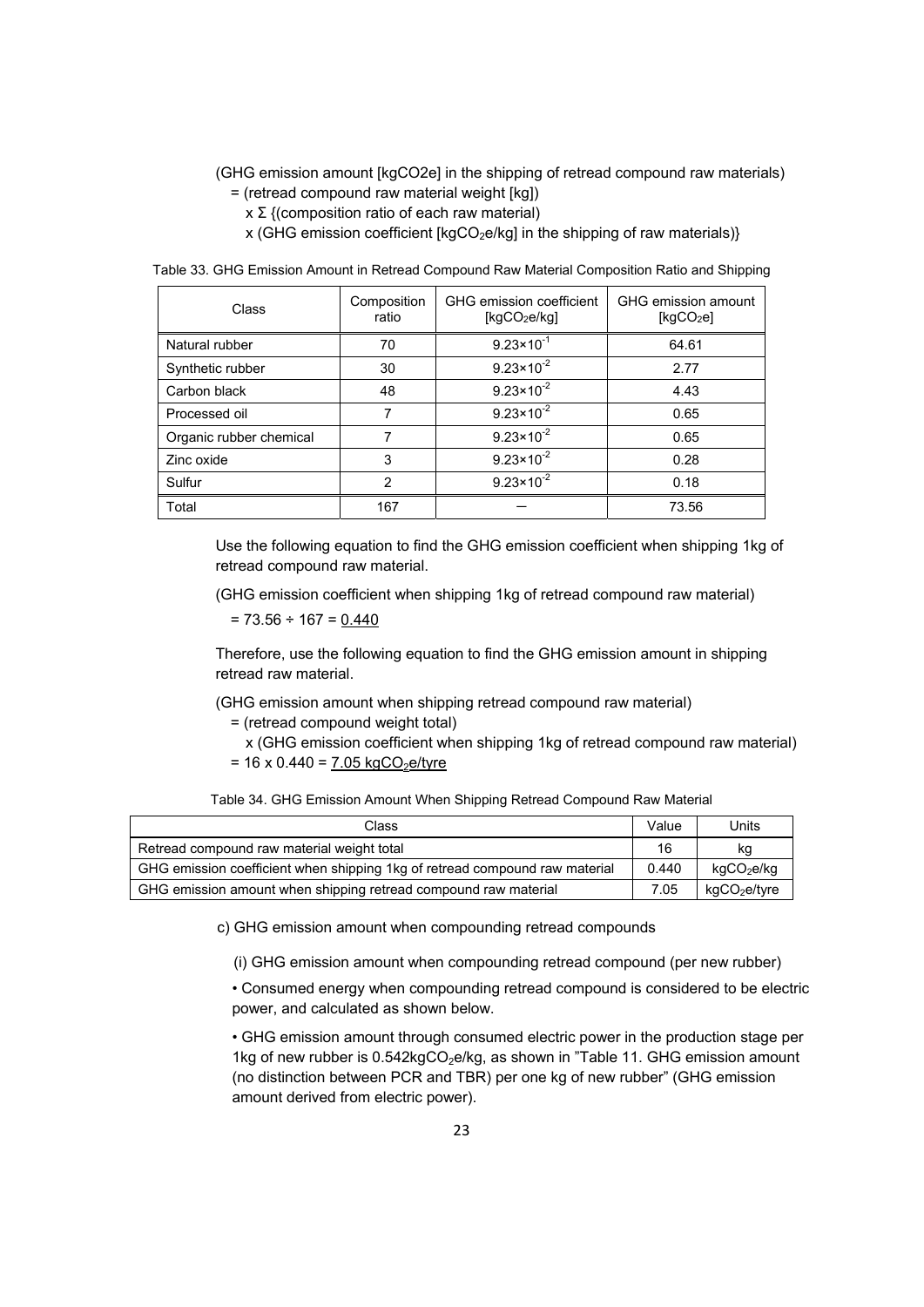• Multiply 0.95 of TBR energy consumption coefficient (electric power) to this.

• Furthermore, multiply 0.35 which is the rate of electric power used in the compounding process to the total electric power used in all processes (according to JATMA data) to calculate the GHG emission amount per 1kg of new rubber at the retread compound compounding.

(GHG emission amount per new rubber when compounding retread compound )

- = (GHG emission amount from consumed electric power per 1kg of new rubber) x (TBR energy consumption coefficient ) x (energy consumption coefficient in compounding process)
- $= 0.542 \times 0.95 \times 0.35$
- $= 0.180 \text{ kgCO}_2$ e/1kg of new rubber

Table 35. GHG Emission Amount When Compounding Retread Compound (Per New Rubber)

| Class                                                                                      | Value | Units                  |
|--------------------------------------------------------------------------------------------|-------|------------------------|
| GHG emission amount from consumed electric power per 1kg new rubber in<br>production stage | 0.542 | kgCO <sub>2</sub> e/kg |
| TBR energy consumption coefficient                                                         | 0.95  |                        |
| Used electric power rate in compounding process share of all processes                     | 0.35  |                        |
| GHG emission amount per 1kg new rubber when compounding retread compound                   | 0.180 | kgCO <sub>2</sub> e/kg |

(ii) GHG emission amount per actual weight of retread when compounding retread compound

• Rebate to GHG emission amount per 1kg of retread with a ratio of actual weight/new rubber)

• By multiplying the actual weight of retread rubber, find the GHG emission amount when compounding retread compound

- (GHG emission amount when compounding retread compound)
	- = (GHG emission amount per 1kg new rubber when compounding retread compound)
		- ÷ (actual weight/new rubber ratio) x (actual weight retread rubber)

 $= 0.180 \div 1.67 \times 16$ 

 $= 1.725$  kgCO<sub>2</sub>e/tyre

Table 36. GHG Emission Amount per Actual Weight of Retread When Compounding Retread Compound

| Class                                                                    |       | Units                    |
|--------------------------------------------------------------------------|-------|--------------------------|
| GHG emission amount per 1kg new rubber when compounding retread compound | 0.180 | kgCO <sub>2</sub> e/kg   |
| Actual weight/new rubber ratio                                           | 1.67  |                          |
| Actual weight of retread rubber                                          | 16    | kg                       |
| GHG emission amount per retread actual weight                            | 1.725 | kgCO <sub>2</sub> e/tyre |

d) GHG emission amount when producing retreaded tyres

(i) Energy consumption amount and GHG emission amount per one tyre when producing retreaded tyres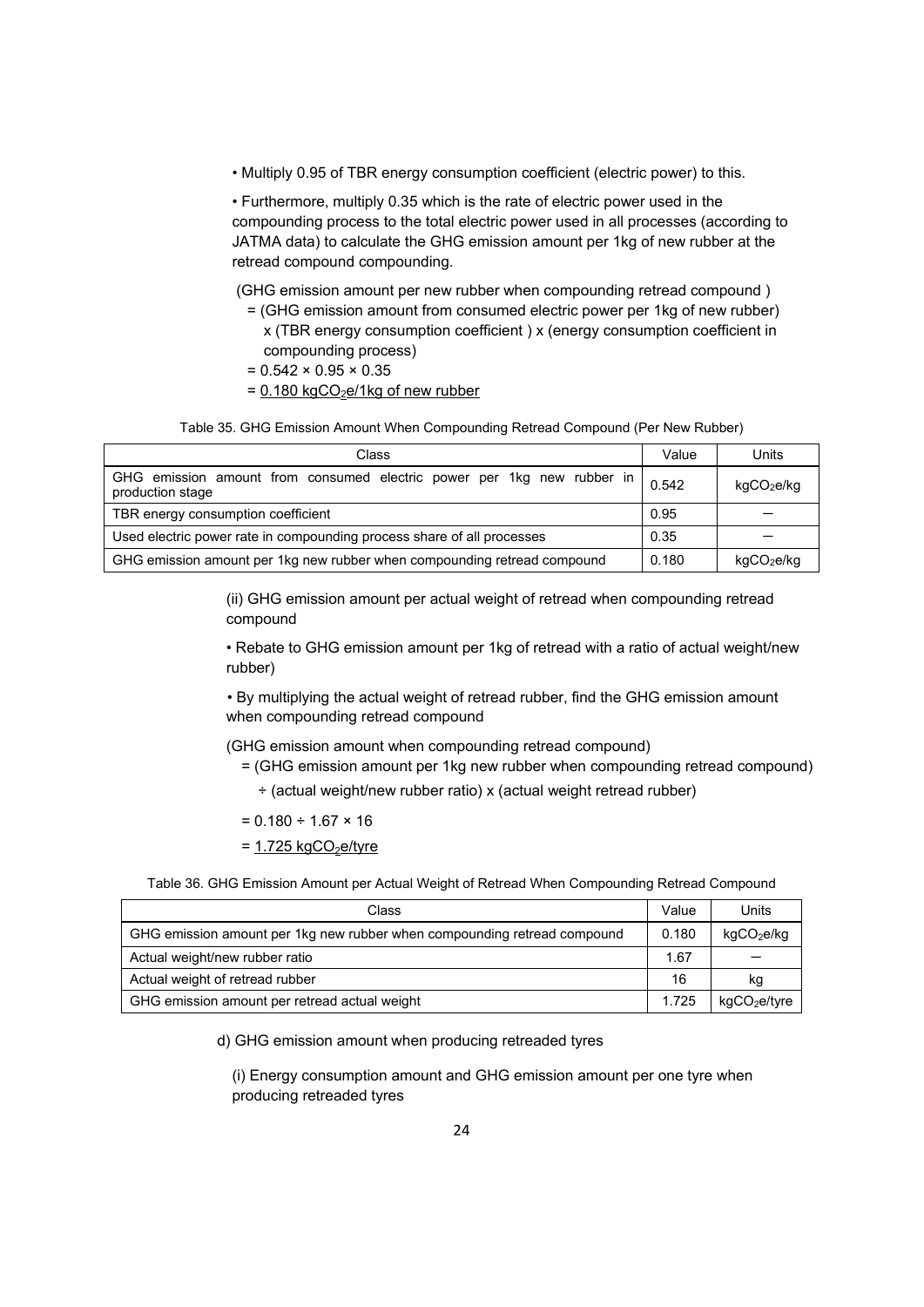Use the following equation to find the GHG emission amount when producing retreaded tyres at a retread plant, according to data from 3 JATMA member companies.

(GHG emission amount when producing retreaded tyres at a retread plant)

- = (Consumption amount of C heavy oil) x (GHG emission coefficient of C heavy oil) + (electric power consumption amount) x (electric power GHG emission coefficient)
- $= 5.5 \times 3.34 + 12 \times 0.484$
- $= 24.18 \text{ kgCO}_2$ e/tyre

Table 37. Energy Consumption Amount and GHG Emission Amount per One Tyre When Producing Retreaded Tyres

| Class                                              |                | Value | Units                    |
|----------------------------------------------------|----------------|-------|--------------------------|
|                                                    | C heavy oil    |       | l/tyre                   |
| Consumption amount                                 | Electric power | 12.0  | kWh/tyre                 |
| GHG emission coefficient                           | C heavy oil    | 3.34  | kgCO <sub>2</sub> e/l    |
|                                                    | Electric power | 0.484 | kgCO <sub>2</sub> e/I    |
| GHG emission amount                                | C heavy oil    | 18.37 | kgCO <sub>2</sub> e/tyre |
|                                                    | Electric power | 5.81  | kgCO <sub>2</sub> e/tyre |
| GHG emission amount per one tyre producing retread |                | 24.18 | kgCO <sub>2</sub> e/tyre |

e) GHG emission amount in products for reuse (retreading)

The GHG emission amounts in products for reuse (retreading) according to the above, are shown below.

| Class                                                      | Value | Units                    |
|------------------------------------------------------------|-------|--------------------------|
| Retread compound raw material manufacturing stage          | 33.8  | kgCO <sub>2</sub> e/tyre |
| Retread compound raw material shipping stage               | 7.0   | kgCO <sub>2</sub> e/tyre |
| Retread compound compound stage                            | 1.7   | kgCO <sub>2</sub> e/tyre |
| Retread tyre production stage                              | 24.2  | kgCO <sub>2</sub> e/tyre |
| GHG emission amount total by reusing products (retreading) | 66.7  | kgCO <sub>2</sub> e/tyre |

#### Table 38. GHG Emission Amount When Reusing Products

#### (2) GHG emission reduction effect in products for reuse (retreading)

By retreading used tyres for reuse, it is believed that that the raw material production of new tyres, raw material shipping and new tyre production are substituted. With this, it is possible to obtain the GHG emission reduction effect shown in the table below.

|                                                                               | TBR              |                         |                          |
|-------------------------------------------------------------------------------|------------------|-------------------------|--------------------------|
| Class                                                                         | General<br>tyres | Fuel efficient<br>tvres | Units                    |
| GHG emission amount substitute reduction amount in<br>raw material production | $-126.2$         | $-117.9$                | kgCO <sub>2</sub> e/tyre |

Table 39. GHG Emission Reduction Effect Through Product Reuse (Retreading)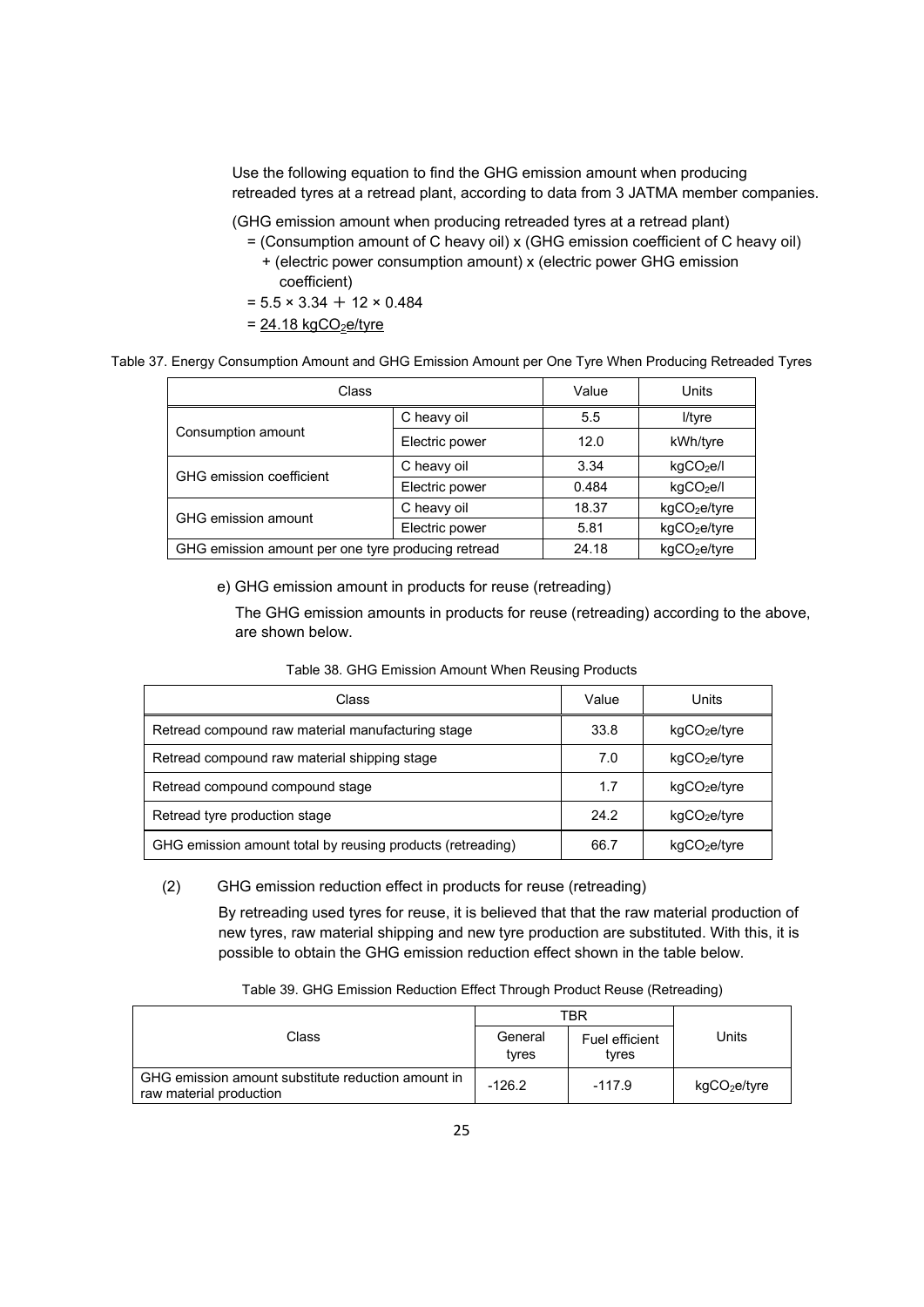| GHG emission amount substitute reduction amount in<br>raw material shipping  | $-21.8$  | $-21.8$  | kgCO <sub>2</sub> e/tyre |
|------------------------------------------------------------------------------|----------|----------|--------------------------|
| GHG emission amount substitute reduction amount in<br>new tyre manufacturing | $-35.6$  | $-35.2$  | kgCO <sub>2</sub> e/tyre |
| GHG emission reduction amount by retreaded tyre                              | $-183.5$ | $-174.9$ | kgCO <sub>2</sub> e/tyre |

See: Table 5. GHG Emission Amount in the Manufacture of Raw Materials Table 8. GHG Emission Amount in the Shipping of Raw Materials Table 16. GHG Emission Amount per One Tyre in Manufacturing Stage

(3) GHG emission (overall) in product reuse (retreading)

Use the following equation to find the GHG emission amount (overall) in product reuse (retreading). For details on the summary results, see "Table 46. GHG Emission Amount and Emission Reduction Effect in the End of Life and Recycling Stage."

(GHG emission (overall) in product reuse (retreading))

- = (GHG emission in product reuse (retreading))
	- (GHG emission reduction effect through product reuse (retreading))
- 5) GHG Emission in Reuse of Materials
	- (1) GHG emission in material reuse (material recycling)
		- a) GHG emission amount in production stage of material reuse (material recycling)

(i) GHG emission amount per 1 kg of rubber powder in rubber powder manufacturing stage

Recycled tyre material is mainly reused as rubber powder and recycled rubber (reclaimed). Calculated the GHG emission about from the energy used when reprocessing used tyres into rubber powder and recycled rubber at the recycled rubber plant and the energy used in discarding and shipping and the final disposal of portions that cannot be used in the recycling process.

Obtained energy data in the material reuse (material recycling) from the recycled rubber plant.

Use the following equation to find the GHG emission amount in the rubber powder manufacturing stage.

(GHG emission amount per 1 kg of rubber powder in rubber powder manufacturing stage)

- = (electric power consumption amount per 1 kg of rubber powder in rubber powder manufacturing stage)
	- x (electric power GHG emission coefficient)
- $= 0.660 \times 0.484 = 0.319 \text{ kgCO}_2$ e/kg

Table 40. GHG Emission Amount per 1 kg of Rubber Powder in Rubber Powder Manufacturing Stage

| Class                                                                                               | Value | Units  |
|-----------------------------------------------------------------------------------------------------|-------|--------|
| Electric power consumption amount per 1 kg of rubber<br>powder in rubber powder manufacturing stage | 0.660 | kWh/kg |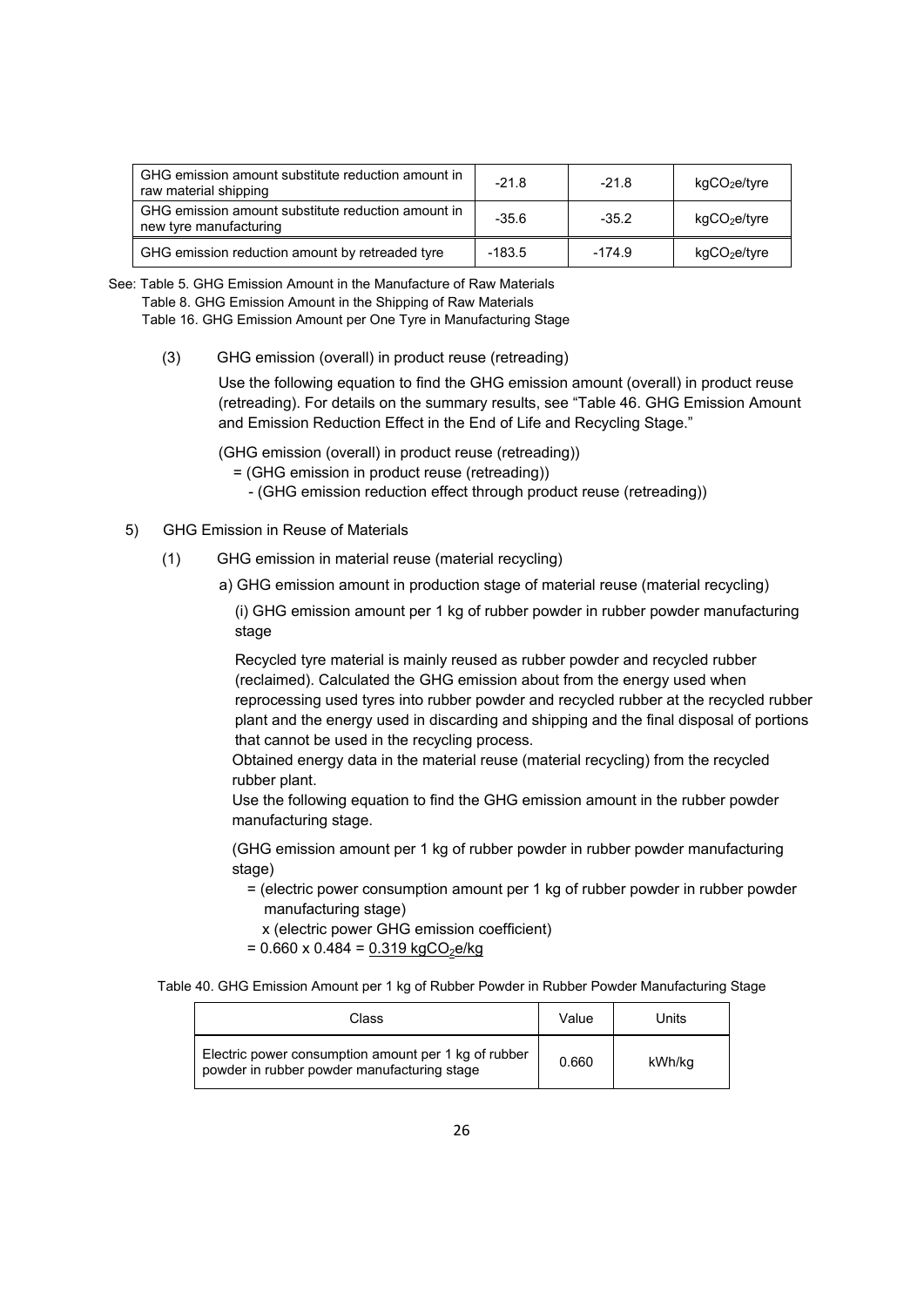| Electric power GHG emission coefficient                                               | 0.484 | kgCO <sub>2</sub> e/kWh |
|---------------------------------------------------------------------------------------|-------|-------------------------|
| GHG emission amount per 1 kg of rubber powder in<br>rubber powder manufacturing stage | 0.319 | kgCO <sub>2</sub> e/kg  |

(ii) GHG emission amount per 1 kg of recycled rubber in recycled rubber manufacturing stage

Use the following equation to find the GHG emission amount in the recycled rubber manufacturing stage.

(GHG emission amount per 1 kg of recycled rubber in recycled rubber manufacturing stage)

- = (Electric power consumption amount per 1 kg of recycled rubber in recycled rubber manufacturing stage)
	- x (electric power GHG emission coefficient)
	- + (C heavy oil consumption amount per 1 kg of recycled rubber in recycled rubber manufacturing stage)
	- x (GHG emission coefficient for C heavy oil)
- $= 1.44 \times 0.484 + 0.07 \times 3.34 = 0.931 \text{ kgCO}_2 \text{e/kg}$

Table 41. GHG Emission Amount per 1 kg of Recycled Rubber in Recycled Rubber Manufacturing Stage

| Class                                       |                                                                                                                         |       | Units                   |
|---------------------------------------------|-------------------------------------------------------------------------------------------------------------------------|-------|-------------------------|
| Consumption                                 | Electric power consumption amount per 1 kg of recycled rubber<br>in recycled rubber manufacturing stage                 |       | kWh/kg                  |
| amount                                      | C heavy oil consumption amount per 1 kg of recycled rubber in<br>recycled rubber manufacturing stage                    | 0.07  | l/kg                    |
| GHG emission                                | Electric power GHG emission coefficient                                                                                 | 0.484 | kgCO <sub>2</sub> e/kWh |
| coefficient                                 | GHG Emission Coefficient for C Heavy Oil                                                                                | 3.34  | kgCO <sub>2</sub> e/l   |
|                                             | GHG emission amount of electric power consumption per 1 kg of<br>recycled rubber in recycled rubber manufacturing stage | 0.697 | kgCO <sub>2</sub> e/kg  |
| <b>GHG</b> emission<br>amount<br>(per unit) | GHG emission amount of consumed C heavy oil per 1 kg of<br>recycled rubber in recycled rubber manufacturing stage       | 0.234 | kgCO <sub>2</sub> e/kg  |
|                                             | GHG emission amount per 1 kg of recycled rubber in recycled<br>rubber manufacturing stage                               | 0.931 | kgCO <sub>2</sub> e/kg  |

b) GHG emission amount (per unit) relating to shipping and final disposal

Energy consumed for final disposal and its shipping, of unusable portions of used tyres for recycled rubber.

(i) GHG emission coefficient relating to shipping and final disposal

Shipping conditions: within the prefecture, a distance between prefectural borders, 100km by 2-ton truck (1 way), load ratio 50%.

(GHG emission coefficient for shipping of 1kg of unusable portions of used tyres for recycled rubber)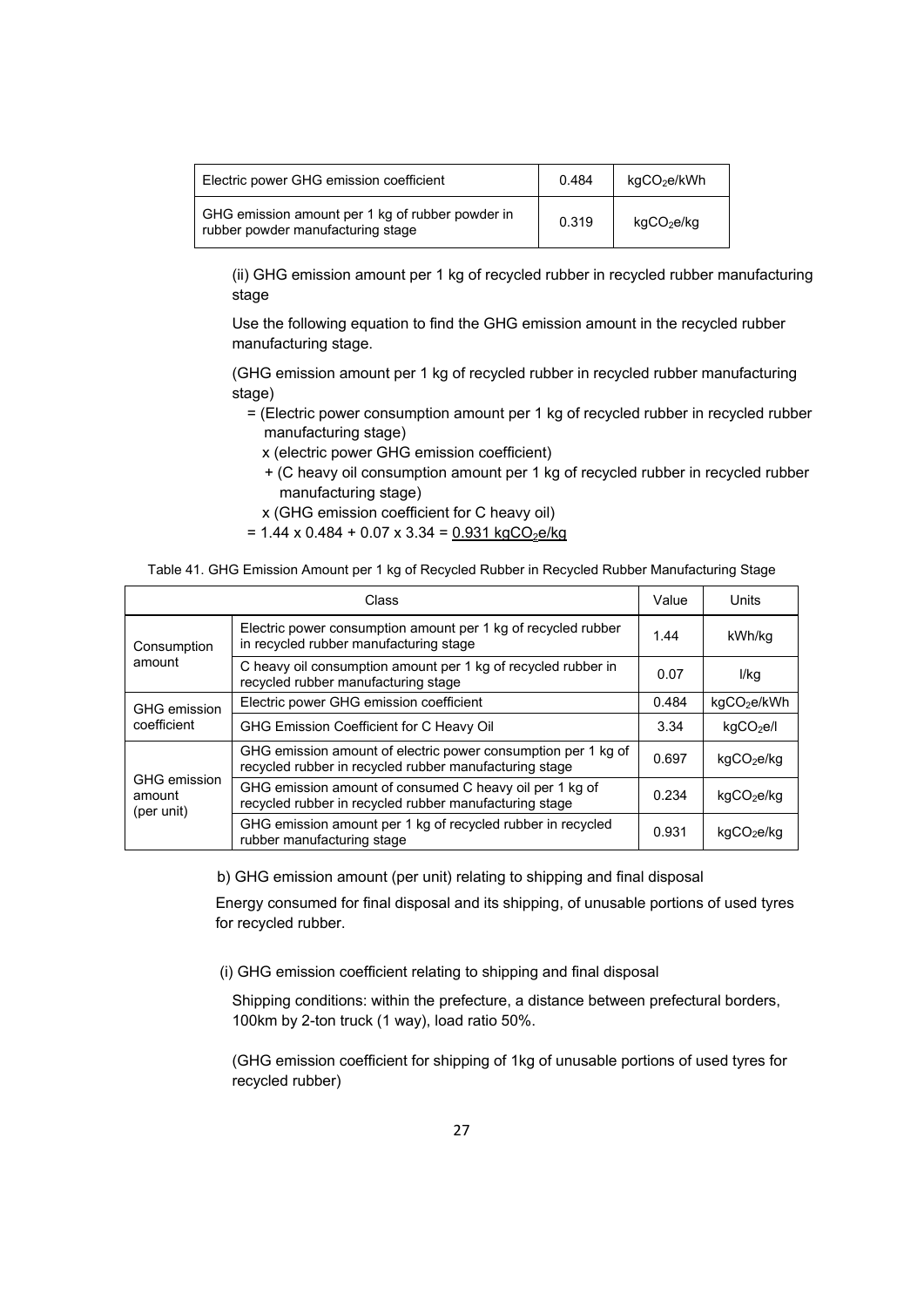- = (diesel fuel consumption amount per ton-km) x (GHG emission coefficient of diesel fuel) x (shipping distance)
- $= 0.183 \times 2.89 \times 100 \div 1000 = 0.0529 \text{ kgCO}_2\text{e/kg}$ 
	- $*$  ln x = 2.71 0.812 ln (y/100) 0.654 ln z
	- x: Amount of fuel used per cargo shipping amount (unit/ton-km),
	- y: Load rate (unit: %)
	- z: Maximum load amount of cargo vehicle (Unit: kg)
- (ii) GHG emission coefficient relating to final disposal

The GHG emission coefficient relating to final disposal was set as shown below.

(GHG emission coefficient relating to final disposal\*) =  $3.83 \times 10^{-3}$  kgCO<sub>2</sub>e/kg \*Source MiLCA, landfill process (industrial waste)

|  | Table 42. GHG Emission Coefficient Relating to Shipping and Final Disposal |  |  |  |
|--|----------------------------------------------------------------------------|--|--|--|
|  |                                                                            |  |  |  |

| <b>GHG</b> emission coefficient<br>Class   |                       | Units                  |
|--------------------------------------------|-----------------------|------------------------|
| GHG emission coefficient of shipment       | $5.29 \times 10^{-2}$ | kgCO <sub>2</sub> e/kg |
| GHG emission coefficient of final disposal | $3.83 \times 10^{-3}$ | kgCO <sub>2</sub> e/kg |

- c) GHG emission amount in material reuse (material recycling)
- (i) Weight setting in material recycling

The used tyres for material recycling weigh less due to wear.

The weight of used tyre weighs less because of wear. Furthermore, it is separated into the rubber part that is recyclable and the cord and steel part that is un-recyclable to "recycled rubber". The weight of used tyres for material recycling is set as the below table.

| Class    |                                                           | TBR              |                         |         |
|----------|-----------------------------------------------------------|------------------|-------------------------|---------|
|          |                                                           | General<br>tyres | Fuel efficient<br>tyres | Units   |
|          | New tyre weight                                           | 56.2             | 54.5                    | kg/tyre |
| New Tyre | Rate of recyclable parts                                  | 80               | 79                      | $\%$    |
|          | Recyclable part weight in new tyres                       | 44.80            | 42.91                   | kg/tyre |
| Wear     | Wear rate                                                 | 18               | 18                      | $\%$    |
|          | Wear amount                                               | 10.12            | 9.81                    | kg/tyre |
|          | Used tyre weight                                          | 46.08            | 44.69                   | kg/tyre |
|          | Weight of portions of used tyres that can be.<br>recycled | 34.69            | 33.10                   | kg/tyre |
| Rubber   | Yield to rubber powder from used tyres                    | 90               | 90                      | $\%$    |
| powder   | Weight that can be recycled to rubber powder              | 31.22            | 29.79                   | kg/tyre |

Table 43. Weight Setting Relating to Material Recycling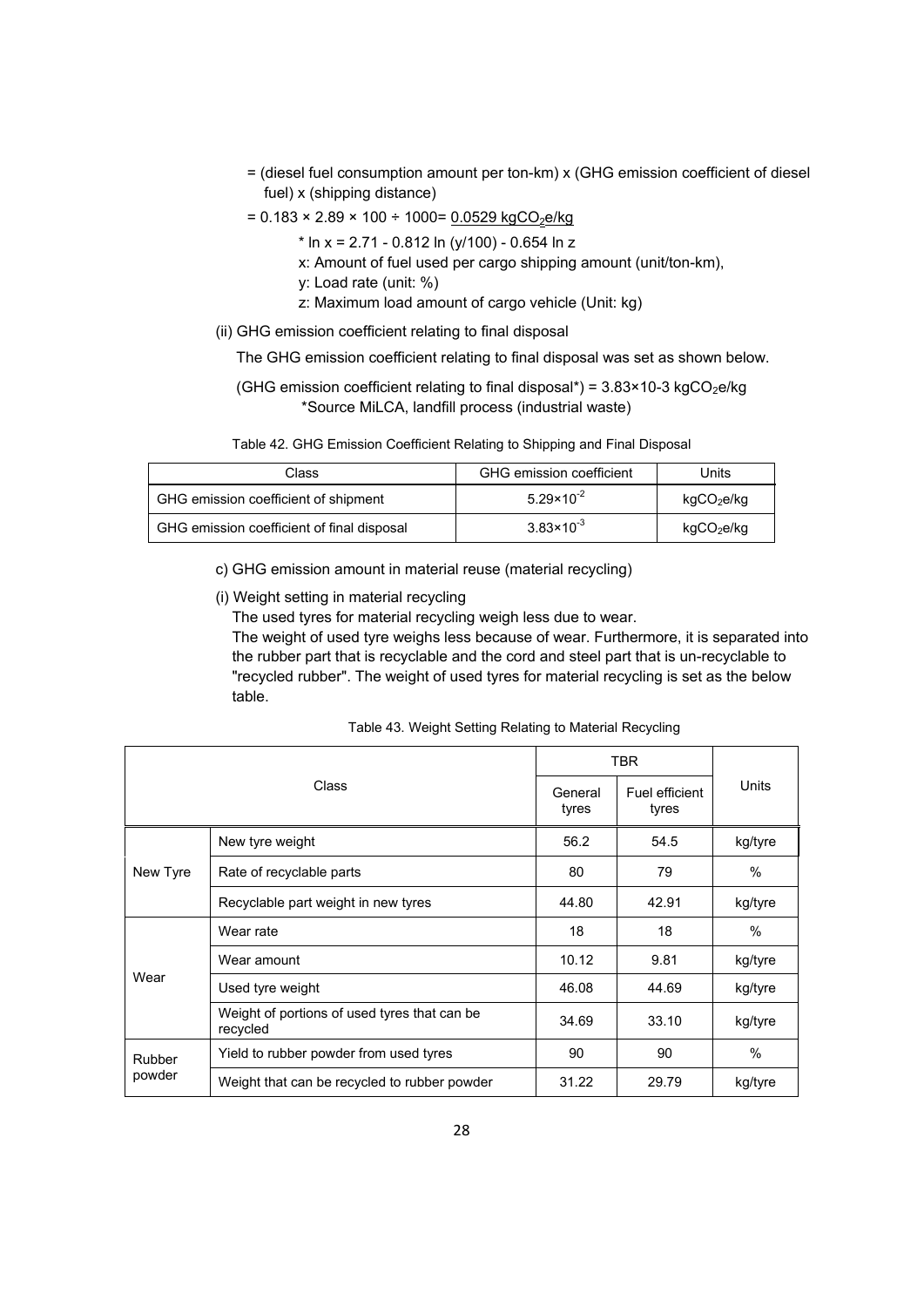| Unusable portions of used tyres for recycled rubber | . 86<br>14 | 14.90 |  |
|-----------------------------------------------------|------------|-------|--|
|-----------------------------------------------------|------------|-------|--|

(ii) GHG emission amount in material recycling

Use the following equation to find the GHG emission amount in the material recycling.

(GHG emission amount in material recycling)

- = (GHG emission amount when producing rubber powder and recycled rubber)
- + (GHG emission amount when shipping and in final disposal)
- = (Weight of the recyclable part to rubber powder)
	- x {(GHG emission amount per 1 kg of rubber powder in rubber powder manufacturing stage)
	- + (GHG emission amount per 1 kg of recycled rubber in recycled rubber manufacturing stage)}
	- + (Unusable portions of used tyres for recycled rubber)
	- x (GHG emission coefficient when shipping) + (GHG emission coefficient in final disposal)

|                                                                         | TBR              |                         |                          |
|-------------------------------------------------------------------------|------------------|-------------------------|--------------------------|
| Class                                                                   | General<br>tyres | Fuel efficient<br>tyres | Units                    |
| GHG emission amount when producing rubber powder and<br>recycled rubber | 39.0             | 37.2                    | kgCO <sub>2</sub> e/tyre |
| GHG emission amount when shipping and in final disposal                 | 0.8              | 0.8                     | kgCO <sub>2</sub> e/tyre |
| GHG emission amount in material reuse (material recycling)              | 39.9             | 38.1                    | kgCO <sub>2</sub> e/tyre |

Table 44. GHG Emission Amount in Material Reuse (Material Recycling)

(2) GHG emission reduction effect amount by material reuse (material recycling)

By implementing material recycling, it is possible to consider substituting the production of compounded rubber. Use the following equation to find the GHG reduction effect through material recycling, considering the yield of rubber powder obtained through used tyres.

(GHG reduction effect by material reuse (material recycling))

- = (weight of portions of used tyres that can be recycled)
	- x (yield to rubber powder from used tyres)
	- x (GHG emission coefficient of compounded rubber)

#### Table 45. GHG Reduction Effect in Material Recycling

|                                                       |                  | TBR                     |                          |
|-------------------------------------------------------|------------------|-------------------------|--------------------------|
| Class                                                 | General<br>tyres | Fuel efficient<br>tyres | Units                    |
| Weight of portions of used tyres that can be recycled | 34.69            | 33.10                   | kg/tyre                  |
| Yield to rubber powder from used tyres                | 90               | 90                      | $\%$                     |
| Recovered recycled rubber                             | 31.22            | 29.79                   | kg/tyre                  |
| GHG emission coefficient of compounded rubber *       | 2.65             | 2.56                    | kgCO <sub>2</sub> e/kg   |
| GHG emission reduction effect by material recycling   | $-82.79$         | $-76.20$                | kgCO <sub>2</sub> e/tyre |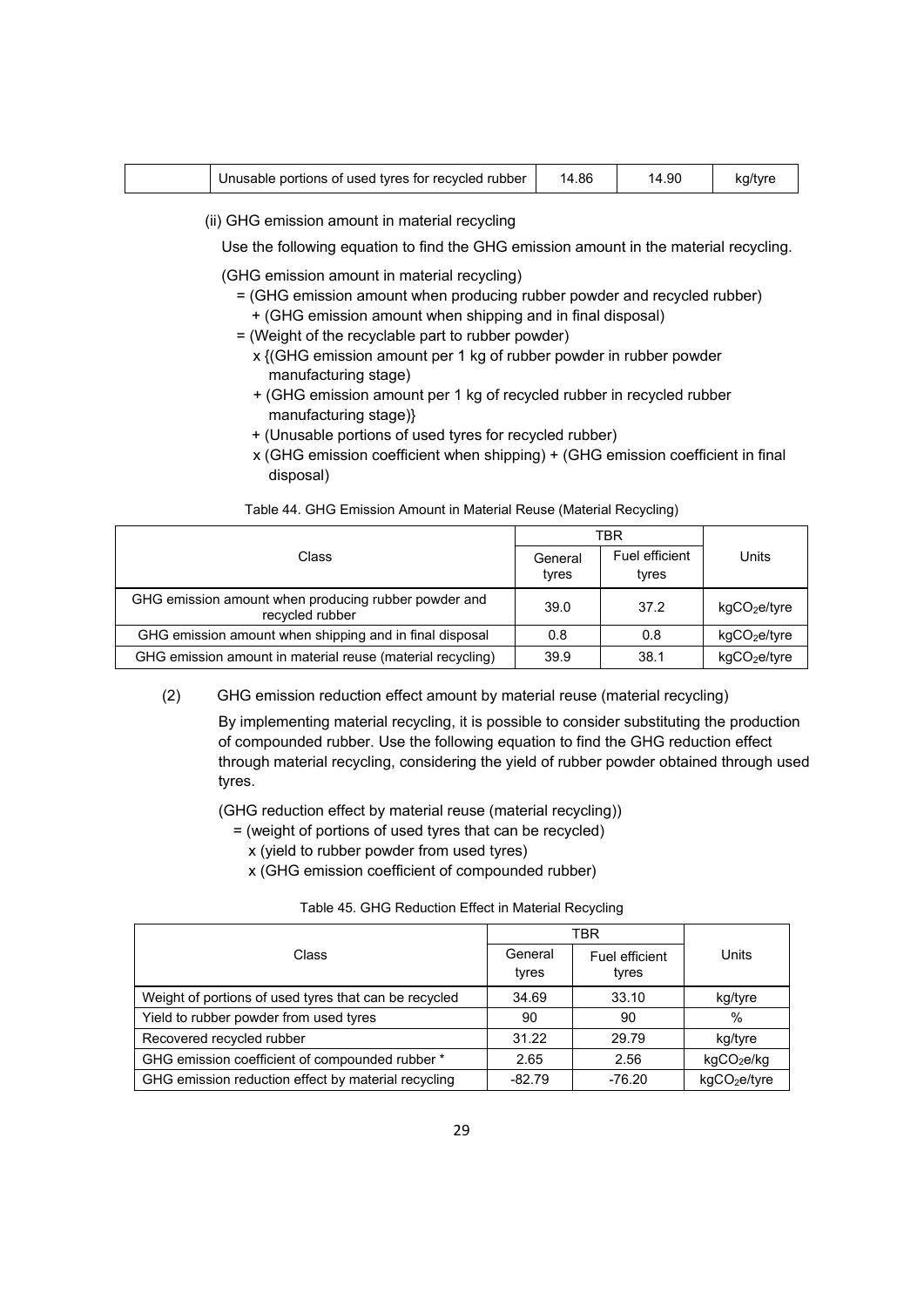- \* Coefficient obtained for GHG emission coefficient (raw material production and shipping) of each raw material (natural rubber, synthetic rubber, carbon black, process oil, organic rubber chemicals, and inorganic compounding agent) included in the compounded rubber, by weighting through multiplication of few material composition ratio. See: Table 3. Representative Tyre Material Configuration Rate (Example)
	- Table 4. GHG emission coefficient in the manufacture of tyre raw materials
	- Table 7. GHG Emission Coefficient in the Shipping of Raw Materials
	- (3) GHG emission (overall) in material reuse (material recycling)

Use the following equation to find the GHG emission amount (overall) in material reuse (material recycling). For details on the summary results, see "Table 46. GHG Emission Amount and Emission Reduction Effect in the End of Life & Recycling Stage."

(GHG emission (overall) in material reuse (material recycling)

- = (GHG emission amount in material reuse (material recycling))
	- (GHG emission reduction effect by material reuse (material recycling))
- 6) GHG Emission Amount and Emission Reduction Effect in End of Life & Recycling Stage
	- (1) Ratio by recycling type

The graphs below show the recycling ratio of used tyres, according to JATMA statistics.



Fig. 3. Recycling Ratio of Used Tyres

(2) GHG emission and emission reduction effect in the end of life & recycling stage

Implemented weighting for GHG emission amount for each recycling method according to the recycling ratio. The table below shows the emission reduction effect according to the GHG emission amount and emission reduction effect in the end of life & recycling stage.

Table 46. GHG Emission Amount and Emission Reduction Effect in the End of Life & Recycling Stage

|       |                  |                         |                  | (Units: $kgCO2e/type$ ) |
|-------|------------------|-------------------------|------------------|-------------------------|
|       |                  | <b>PCR</b>              | TBR              |                         |
| Class | General<br>tyres | Fuel efficient<br>tyres | General<br>tyres | Fuel efficient<br>tyres |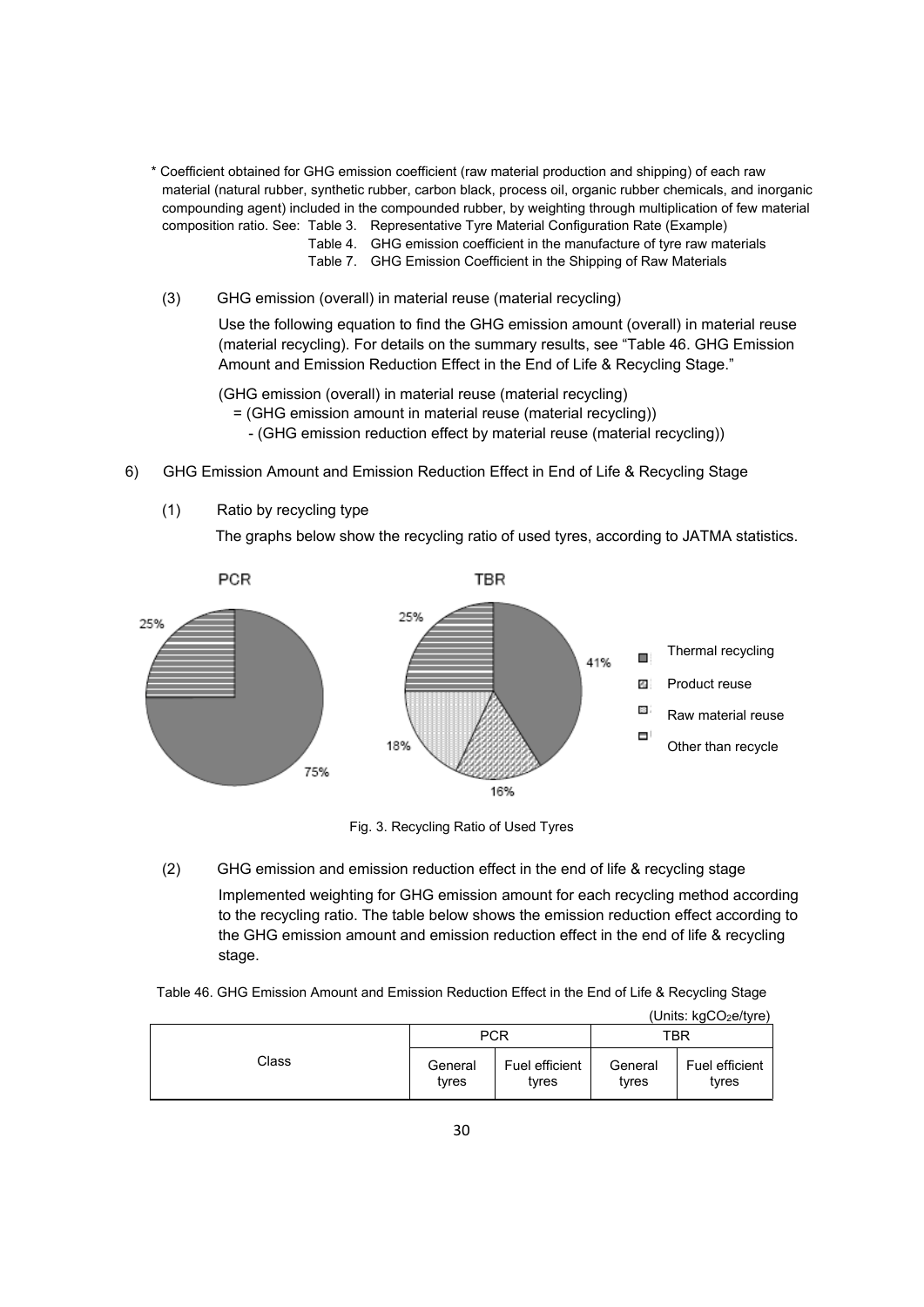|            | Thermal recycling    |         | 75%     | 41%     |         |
|------------|----------------------|---------|---------|---------|---------|
| Lifecycle  | Product reuse        |         |         |         | 16%     |
| ratio      | Raw material reuse   |         |         | 18%     |         |
|            | Other than Lifecycle |         | 25%     | 25%     |         |
|            | Recovery shipment    | 0.4     | 0.4     | 2.4     | 2.4     |
| <b>GHG</b> | Thermal recycling    | 11.7    | 9.6     | 23.6    | 21.5    |
| emission   | Product reuse        | 0.0     | 0.0     | 10.7    | 10.7    |
| amount     | Raw material reuse   | 0.0     | 0.0     | 7.2     | 6.9     |
|            | Simple burning       | 3.9     | 3.2     | 14.4    | 13.1    |
| Emission   | Thermal recycling    | $-13.1$ | $-12.5$ | $-45.1$ | $-43.7$ |
| reduction  | Product reuse        | 0.0     | 0.0     | $-29.4$ | $-28.0$ |
| effect     | Raw material reuse   | 0.0     | 0.0     | $-14.9$ | $-13.7$ |

### **6. GHG Emission Amount in Lifecycle**

The following table shows the total for the GHG emission amount in the lifecycle, based on representative tyres.

|                                                                  |                                     |                               |                  | <b>PCR</b>              |                  | (Units: kgCO <sub>2</sub> e/tyre)<br><b>TBR</b> |
|------------------------------------------------------------------|-------------------------------------|-------------------------------|------------------|-------------------------|------------------|-------------------------------------------------|
| Class                                                            |                                     |                               | General<br>tyres | Fuel efficient<br>tyres | General<br>tyres | Fuel efficient<br>tyres                         |
| Raw material stage                                               |                                     | Raw material<br>manufacturing | 22.8             | 21.7                    | 126.2            | 117.9                                           |
|                                                                  |                                     | Raw material shipping         | 2.1              | 2.2                     | 21.8             | 21.8                                            |
| Manufacturing stage                                              |                                     | Manufacturing                 | 7.8              | 7.0                     | 35.6             | 35.2                                            |
| Distribution stage                                               |                                     | Shipping                      | 1.6              | 1.5                     | 10.4             | 10.1                                            |
| Usage Stage                                                      |                                     | Use                           | 263.4            | 210.8                   | 2,167.5          | 1,734.0                                         |
|                                                                  | End of life &<br>Emission<br>amount | Recovery shipment             | 0.4              | 0.4                     | 2.4              | 2.4                                             |
|                                                                  |                                     | Thermal recycling             | 11.7             | 9.6                     | 23.6             | 21.5                                            |
| recycling stage                                                  |                                     | Product reuse                 | 0.0              | 0.0                     | 10.7             | 10.7                                            |
|                                                                  |                                     | Raw material reuse            | 0.0              | 0.0                     | 7.2              | 6.9                                             |
|                                                                  |                                     | Simple burning                | 3.9              | 3.2                     | 14.4             | 13.1                                            |
|                                                                  | Total of GHG emission amount        |                               | 313.7            | 256.4                   | 2,419.6          | 1,973.6                                         |
|                                                                  |                                     | Thermal recycling             | $-13.1$          | $-12.5$                 | $-45.1$          | $-43.7$                                         |
| End of life &                                                    | Reduction                           | Product reuse                 | 0.0              | 0.0                     | $-29.4$          | $-28.0$                                         |
| recycling stage                                                  | effect                              | Raw material reuse            | 0.0              | 0.0                     | $-14.9$          | $-13.7$                                         |
| GHG emission amount in lifecycle<br>(considering reduced effect) |                                     |                               | 300.6            | 243.9                   | 2,330.3          | 1,888.1                                         |

Table 47. GHG Emission Amount (Details) in the Lifecycle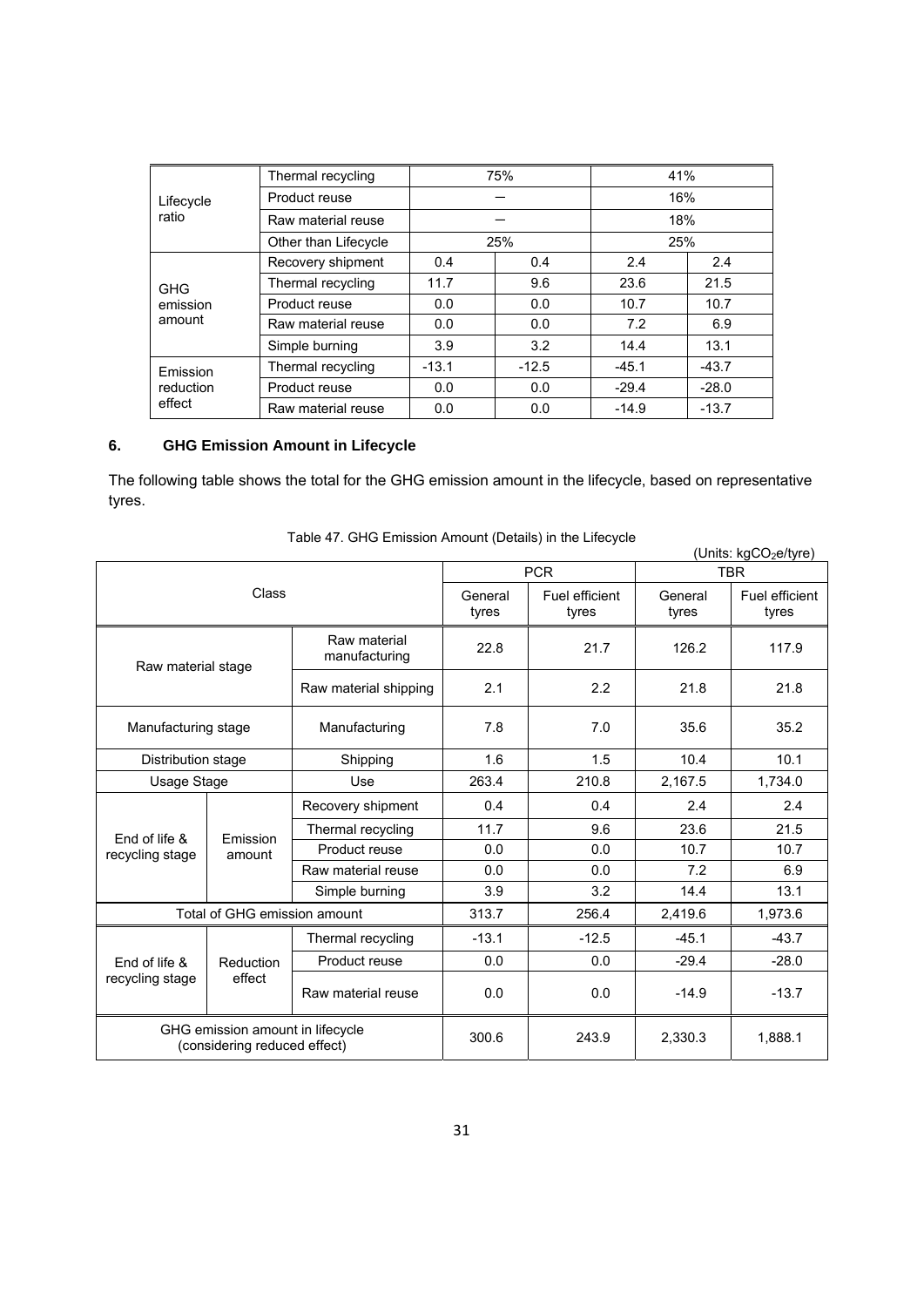#### Table 48. GHG Emission Amount (By Stage) in the Lifecycle

|                               | (Units: kgCO <sub>2</sub> e/tyre) |         |               |                      |         |               |            |                      |         |  |
|-------------------------------|-----------------------------------|---------|---------------|----------------------|---------|---------------|------------|----------------------|---------|--|
|                               |                                   |         | <b>PCR</b>    |                      |         |               | <b>TBR</b> |                      |         |  |
| Class                         |                                   |         | General tyres | Fuel efficient tyres |         | General tyres |            | Fuel efficient tyres |         |  |
|                               | Raw material stage                | 25.0    | 8.3%          | 23.9                 | 9.8%    | 147.9         | 6.3%       | 139.7                | 7.4%    |  |
| Manufacturing stage           |                                   | 7.8     | 2.6%          | 7.0                  | 2.9%    | 35.6          | 1.5%       | 35.2                 | 1.9%    |  |
| Distribution stage            |                                   | 1.6     | 0.5%          | 1.5                  | 0.6%    | 10.4          | 0.4%       | 10.1                 | 0.5%    |  |
| Usage Stage                   |                                   | 263.4   | 87.6%         | 210.8                | 86.4%   | 2,167.5       | 93.0%      | 1,734.0              | 91.8%   |  |
| End of life & Recycling stage |                                   | 2.9     | 1.0%          | 0.7                  | 0.3%    | $-31.1$       | $-1.3%$    | $-30.9$              | $-1.6%$ |  |
|                               | Emission                          | 15.9    | 5.3%          | 13.1                 | 5.4%    | 58.2          | 2.5%       | 54.5                 | 2.9%    |  |
|                               | Emission reduction effect         | $-13.1$ | $-4.3%$       | $-12.5$              | $-5.1%$ | $-89.3$       | $-3.8%$    | $-85.4$              | $-4.5%$ |  |
|                               | Total                             | 300.6   | 100.0%        | 243.9                | 100.0%  | 2,330.3       | 100.0%     | 1,888.1              | 100.0%  |  |

[PCR]

Lifecycle GHG emission amount per one general tyre =  $300.6 \text{ kgCO}_2$ e

| Raw material<br>procurement<br>25.0 kgCO <sub>2</sub> e | Manufacturing<br>$7.8 \text{ kgCO}_2$ e | <b>Distribution</b><br>$1.6 \text{ kgCO}_2$ e | Use<br>263.4kgCO <sub>2</sub> e | End of life and<br>recycling<br>$2.9 \text{ kgCO}_2$ e |
|---------------------------------------------------------|-----------------------------------------|-----------------------------------------------|---------------------------------|--------------------------------------------------------|
| 8.3%                                                    | 2.6%                                    | 0.5%                                          | 87.6%                           | 1.0%                                                   |

\* GHG emission amount in the end of life & recycling stage: Emission = 15.9 kgCO2e; Reduction effect = -13.1 kgCO2e

#### Lifecycle GHG emission amount per one fuel efficient tyre =  $243.9 \text{ kgCO}_2e$

| Raw material<br>procurement | Manufacturing          | <b>Distribution</b>    | Use               | End of life and<br>recycling |
|-----------------------------|------------------------|------------------------|-------------------|------------------------------|
| $23.9~\text{kgCO}_2$ e      | $7.0 \text{ kgCO}_2$ e | $1.5 \text{ kgCO}_2$ e | $210.8$ kg $CO2e$ | $0.7 \text{ kgCO}_2$ e       |
| 9.8%                        | 2.9%                   | 0.6%                   | 86.4%             | 0.3%                         |

\* GHG emission amount in the end of life & recycling stage: Emission = 13.1 kgCO2e; Reduction effect = -12.5 kgCO2e

#### [TBR] Lifecycle GHG emission amount per one general tyre =  $2,330.3$  kgCO<sub>2</sub>e

| Raw material<br>procurement | Manufacturing           | <b>Distribution</b>    | Use                 | End of life and<br>recycling |
|-----------------------------|-------------------------|------------------------|---------------------|------------------------------|
| 147.9 $kgCO2e$              | $35.6 \text{ kgCO}_2$ e | $10.4~\text{kgCO}_2$ e | $2,167.5$ kg $CO2e$ | $-31.1$ kgCO <sub>2</sub> e  |
| 6.3%                        | 1.5%                    | 0.4%                   | 93.0%               | $-1.3%$                      |

\* GHG emission amount in the end of life & recycling stage: Emission = 58.2 kgCO2e; Reduction effect = -89.3 kgCO2e

#### Lifecycle GHG emission amount per one fuel efficient tyre =  $1,888.1$  kgCO<sub>2</sub>e

| Raw material<br>procurement<br>139.7 $kgCO2e$ | Manufacturing<br>35.2 kgCO <sub>2</sub> e | <b>Distribution</b><br>$10.1~\text{kgCO}_2$ e | Use<br>$1,734.0$ kg $CO2e$ | End of life and<br>recycling<br>$-30.9$ kgCO <sub>2</sub> e |
|-----------------------------------------------|-------------------------------------------|-----------------------------------------------|----------------------------|-------------------------------------------------------------|
| 7.4%                                          | 1.9%                                      | 0.5%                                          | 91.8%                      | $-1.6%$                                                     |

\* GHG emission amount in the end of life & recycling stage: Emission = 54.5 kgCO2e; Reduction effect = -85.4 kgCO2e

Fig. 4 GHG Emission Amount (Drawing) in the Lifecycle